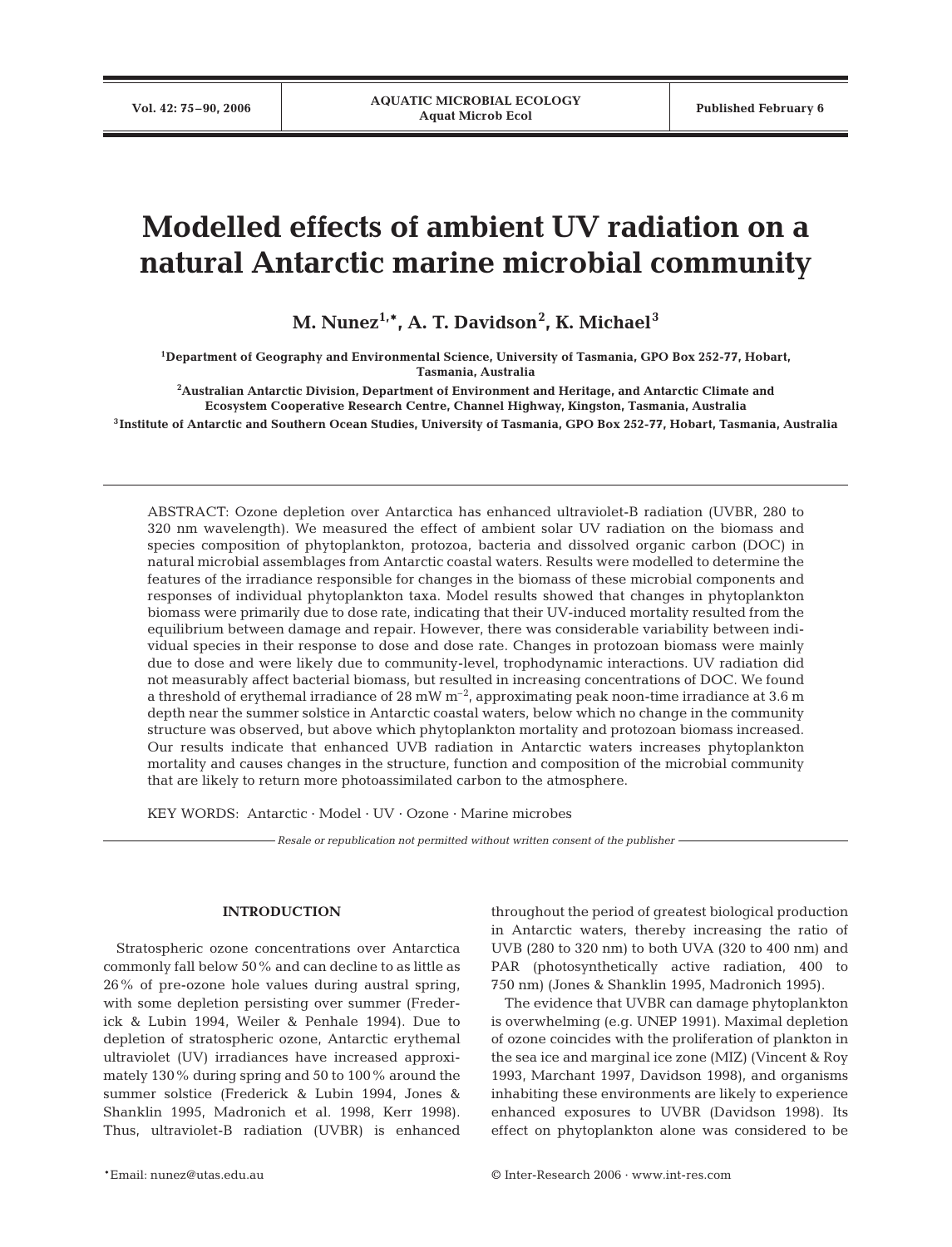pervasive, with molecular and cellular impacts on autotrophs flowing, via the food web, to cause changes on the ecosystem level (Vincent & Roy 1993). Most research on the effect of UV on marine microbes has focussed on its impact on phytoplankton (Davidson 1998). However, Bothwell et al. (1994) first showed that studies of UV-induced effects on single species or trophic levels could not be used to predict the impacts in natural communities, as they did not incorporate the effect of UV on trophic interactions. Recent studies show that UVB also directly impacts the production, growth, survival and species composition of bacteria, viruses and protozoa (Jeffrey et al. 2000, Mostajir et al. 2000, Vernet 2000), increasing the likelihood that ecosystem-level changes will result from Antarctic ozone depletion. However, few studies have addressed UV-induced changes in the dynamics of natural marine microbial assemblages (Keller et al. 1997a,b, Wickham & Carstens 1998, Mostajir et al. 1999) and findings vary greatly. To our knowledge, no studies have been conducted in Antarctic marine waters other than those we have performed (Davidson & van der Heijden 2000, Davidson & Belbin 2002).

Models can be used to better understand and predict UV irradiance and its effect on marine microbes (e.g. Neale et al. 1998b). However, the absence of studies that simultaneously determine the effect of UV exposure on entire Antarctic marine microbial communities has hampered development of such community-based models. In earlier experiments we measured the effect of UV irradiance and exposure duration on an Antarctic marine microbial community (phytoplankton, protozoa and bacteria) (Davidson & van der Heijden 2000, Davidson & Belbin 2002). Based on these measurements, we have modelled UV-induced changes in the structure and function of an Antarctic marine microbial community, determined whether dose or dose rate elicits these changes and used the model to predict the effect of UV-induced changes in microbial communities in Antarctic coastal waters.

# **MATERIALS AND METHODS**

The influence of ambient UV radiation on bacteria, phytoplankton and protozoa was determined over a range of light environments to simulate increasing depth in the water column. For detailed methods of sample acquisition, preparation and incubation see Davidson & van der Heijden (2000) and Davidson & Belbin (2002).

**Light measurement.** Light measurements were made using an SR9910 Macam double-grating spectroradiometer. Wavelengths between 280 and 400 nm were scanned at 1 nm wave steps every 5 min during the *in vivo* exposure of protist assemblages to solar radiation. The downwelling irradiance at each wavelength was multiplied by the percent transmittance of WhirlPak bags and UV-attenuating screens (see below). The spectral irradiance of each light treatment was then erythemally weighted and secondary inter-comparison was performed between the erythemal downwelling irradiance obtained from the spectroradiometer and coincident measurements of erythemal UV collected using a 501B solar light UVbiometer by the Australian Radiation Protection and Nuclear Safety Agency. Erythemal radiance was used due to its similarity to plant and DNA action spectra, ease of cross-calibration with biometer data and the fact that the experiments examined interactive responses of an entire plankton community for which more specific physiological weighting functions were not applicable.

**Sampling.** Studies were conducted at Davis Station (68° 35' S, 77° 58' E), East Antarctica. Seawater containing a natural plankton assemblage was pumped from 10 m depth, 2 km offshore on 7 January 1998. The seawater was returned to the laboratory under subdued light, and was filtered through 200 μm mesh into a sterile, acid-cleaned, polythene-lined 200 l stainless steel drum to remove metazoan grazers. Three replicate subsamples of 1 l and 20 ml were obtained to determine the initial  $(T_0)$  concentrations of protists and bacteria, respectively. A further 132 sterile, UV-transmissive, 500 ml Nasco WhirlPak natural polythene bags were filled with approximately 350 ml aliquots of natural plankton assemblage. WhirlPaks were exposed to ambient solar UV radiation in outdoor incubation tanks. Thirty bags were placed beneath various thicknesses of borosilicate glass that attenuated UV to equivalent water column depths (ED) of 1.0, 2.0, 3.0 and 3.6 m. A further 12 bags were held beneath UV-stabilised polycarbonate and comprised the control treatment at ED  $\geq$ 20 m. At the end of each irradiance period (0, 8 h; 1, 2, 4 and 7 d), 3 replicate WhirlPak bags were thoroughly mixed and aliquots of  $50 \pm 5$  ml from each bag were poured into a sterile polycarbonate jar. The WhirlPak bags were then resealed and, together with a further 3 replicate bags from each light treatment, transferred to the control irradiance treatment and allowed to grow in the absence of short wavelength UV (post-UV incubation). The total duration of UV irradiation plus post-UV incubation was 10 d for all bags.

Following post-UV incubation, the 6 replicate Whirl-Paks for each light treatment and each irradiance time were randomly paired and the pairs were pooled. Approximately  $50 \pm 5$  ml was again transferred to sterile polycarbonate jars, and the total bacterial concentration, determined by microscopy (as below). A known volume (approximately half) of the sample was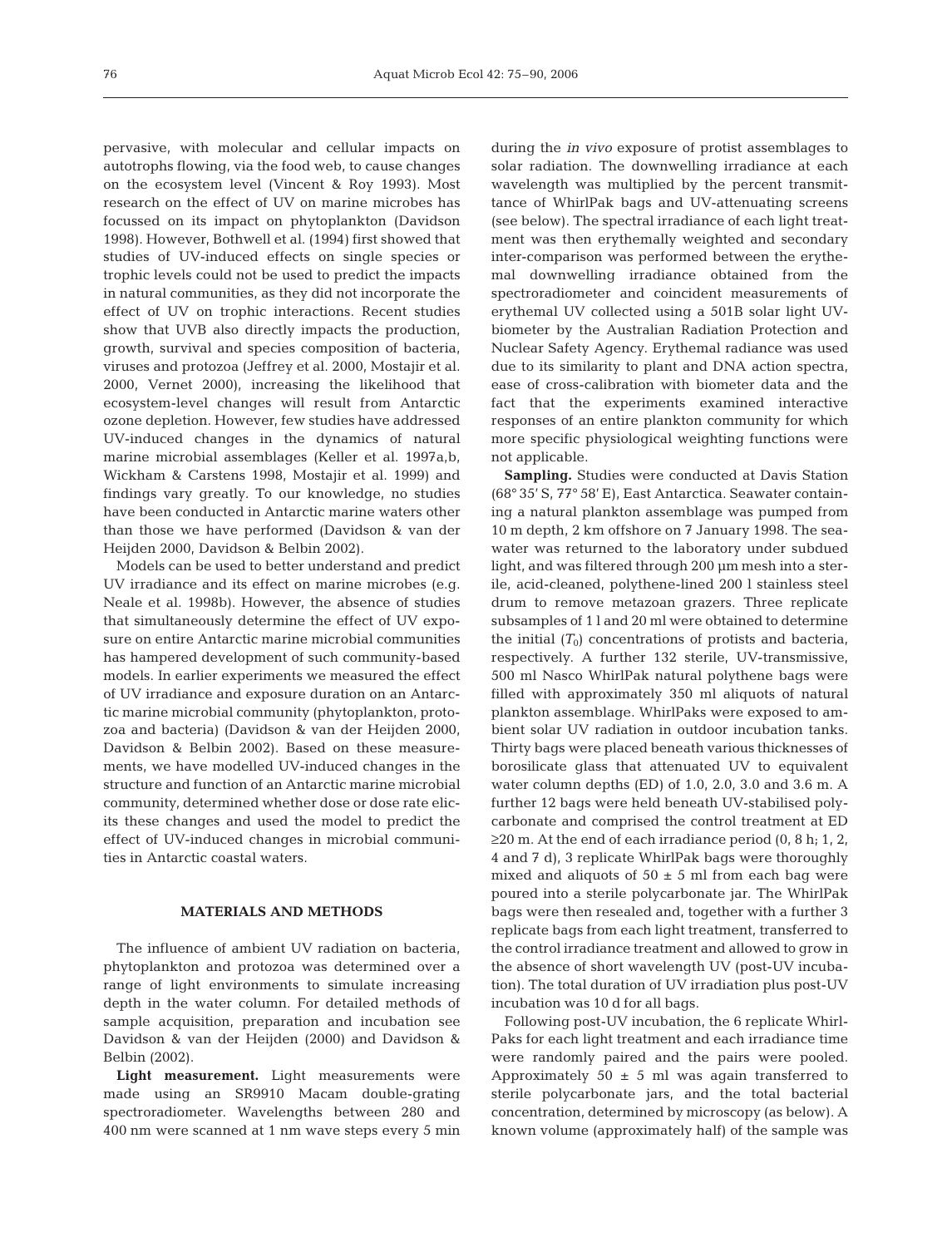transferred to a glass 1 l bottle, fixed with 1 ml of acid Lugol's iodine and allowed to sediment for ≥48 h. The supernatant was removed by aspiration, and the concentrated sample (~20 ml), stored at 4°C prior to the determination of protist concentration.

**Bacterioplankton.** Total bacterioplankton concentration was obtained from samples stained with 4', 6 diamidino-2-phenolindole (DAPI) (Sigma). A known sample volume was filter-concentrated to approximately 2 ml in a 25 mm diameter filtration apparatus fitted with 0.2 μm pore size black polycarbonate membrane filters (Poretics), and 60 μl of 500 μg ml<sup>-1</sup> solution of DAPI in MilliQ water was added. The samples were mixed, held in the dark for 15 min, filtered to dryness and mounted on slides, and bacteria were counted over 10 replicate fields using UV epifluorescence on a Zeiss Axiovert at 1000× magnification. To calculate bacterial carbon, we used the mean cell volume for near-shore bacteria at Davis Station, Antarctica, of  $0.13 \mu m^3$  (Archer et al. 1996) and a carbon conversion of factor of 0.4 pg C  $\mu$ m<sup>-3</sup> (Bjørnsen & Kuparinen 1991).

**Protists.** Aliquots of the concentrated samples (see above) were sedimented in Utermöhl cylinders, and observed using Nomarski optics on a Zeiss Axiovert inverted microscope at 400 or 1000× magnification. Cell counts were performed over 5 randomly chosen fields for each of the 3 independent replicate samples at each exposure time and light treatment. Heterotrophic protists were identified under transmitted light by the absence of chlorophyll, chloroplasts and starch. The mean and standard error of cell concentrations were then calculated for identified species or groups of plankton.

To aid identification of protist species, samples of concentrate were also pipetted onto formvar-coated copper grids, fixed for 60 s with  $2\%$  OsO<sub>4</sub> vapour, rinsed gently with distilled water, air-dried and then shadow-cast with chromium metal vapour. Shadowcast preparations were subsequently examined using a Phillips CM 100 transmission electron microscope.

To calculate microbial carbon biomass, 50 to 100 cells of each taxon were measured using an ocular micrometer at 400 or  $1000 \times$  magnification. The cell volumes were multiplied by 1.33 to compensate for cell shrinkage as a result of Lugol's fixation (Dehairs et al. 1992); the cell carbon was calculated using the conversion statistics: 0.19 pg C  $\mu$ m<sup>-3</sup> for ciliates (Putt & Stoeker 1989), 0.183 pg C  $\mu$ m<sup>-3</sup> for heterotrophic dinoflagellates (Caron et al. 1995), 0.22 pg C  $\mu$ m<sup>-3</sup> for heterotrophic nanoflagellates (Børsheim & Bratak 1987) and pg C =  $0.109 \times$  (live cell volume)<sup>0.991</sup> for all other autotrophic and heterotrophic cells (Montagnes et al. 1994). To minimise the number of variables (microbe species), the cell carbon concentrations attributable to each functional component of the microbial community (phytoplankton, protozoa and

bacteria) were calculated, and the concentrations for each 10-min-integrated duration of exposure to UV were then determined (see below).

**Modelling.** The modelling comprised 3 facets. Firstly, a model of carbon flux was developed between the microbial components and dissolved organic carbon (DOC) pool in the absence of UV stress. The model develops empirical carbon transfer constants that are based on measured concentrations in the absence of UV stress. These results were then used in the second model facet in which UV stress was added. A second set of empirical constants are developed based on root mean square (RMS) minimisation of the difference between measured and modelled carbon concentrations. The complete model was then used to examine the impact of changes in UV dose, dose rate and sensitivity to UV exposure on the biomass of Antarctic marine microbes and trophodynamics of the resultant communities. A third modelling facet was then developed to study individual variability in the response of phytoplankton species to UV radiation.

**Microbial model without UV stress.** A carbon flux model was generated to describe the flow of carbon between each component of the microbial community in the absence of UV stress. The model (modified after Moloney & Field 1991, Lancelot et al. 1997) assumed that nutrient availability does not limit phytoplankton growth in Antarctic coastal waters. Changes in carbon content of phytoplankton (*Ph)*, protozoa (*Z)* and bacteria (*B)*, along with dissolved organic matter (*D)*, were derived, the 4 equations being:

Δ*Ph* = Production – grazing*(Ph)* – respiration*(Ph)* (1)

 $\Delta Z$  = Grazing*(Ph)* + grazing*(B)* – respiration*(Z)* (2)

 $\Delta B = \text{Update}(D) - \text{grazing}(B) - \text{respiration}(B)$  (3)

 $\Delta D$  = Respiration*(B)* + respiration*(Z)* – uptake*(D)* (4)

where delta refers to a 10 min change in carbon concentrations ( $\mu q l^{-1}$ ).

The production term in Eq. (1) was calculated using the relationship presented in Lancelot et al. (1997):

$$
phot = [K_{\text{max}}(1 - \exp(\alpha \, I/K_{\text{max}})] \tag{5}
$$

where  $K_{\text{max}}$  equals the 10-min-integrated maximum photosynthesis capacity  $(0.01)$ ,  $\alpha$  is the photosynthetic efficiency  $(1.805 \times 10^{-7} \text{ [µE m}^{-2}]^{-1})$  and *I* is the photosynthetically active irradiance ( $\mu$ E m<sup>-2</sup>). As we did not measure the photosynthetic irradiance, *I* was estimated using field measurements of UV erythemal irradiance and adjusted to PAR using linear regressions based on concurrent PAR, broadband and erythemal solar irradiance under clear-sky conditions collected in Hobart, Australia. The coefficient of variance between erythemal UV and PAR is 0.87, which includes any daily variability in total ozone column. As there was no marked ozone depletion during the experiment, use of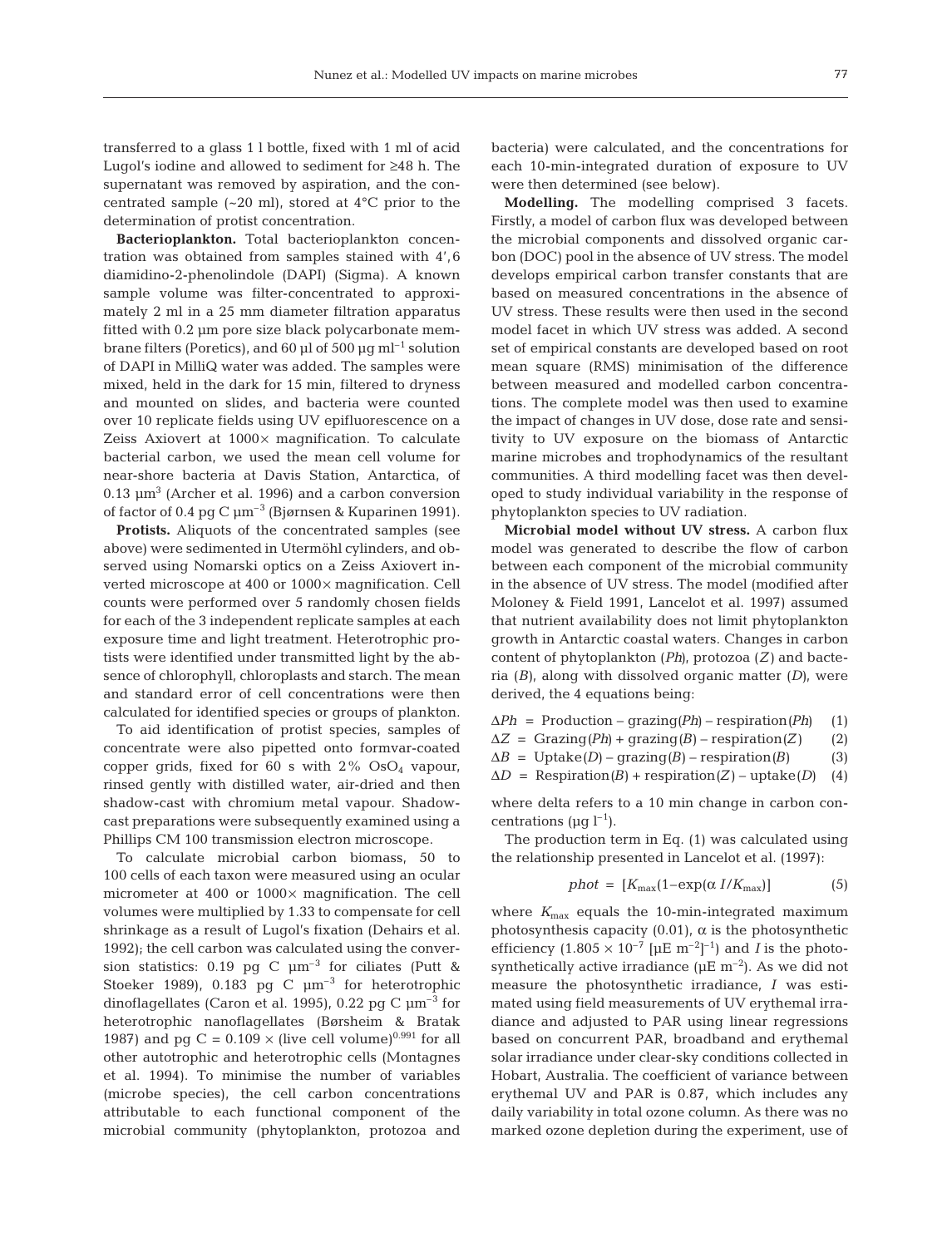data in Hobart to predict PAR from erythemal irradiance at Davis Station was justifiable.

The production term in Eq. (1) is equal to photosynthesis (Eq. 5) minus lost carbon due to photo-inhibition by photosynthetically active radiation (PAR) and respiration. Given that these 2 last terms are difficult to quantify, it was decided to work with a 'net production' term equal to photosynthesis times an empirically adjusted constant,  $a_1$ , which accounts for losses due to photo-inhibition and respiration.

Protozoan grazing of phytoplankton (in Eqs. 1 & 2) and bacteria (in Eqs. 2 & 3) are calculated using the relationship and constants developed by Lancelot et al. (1997), which are based on Michaelis-Menten kinetics:

$$
grazing(I) = C_{\max i} \frac{I}{I + C_i} Z \tag{6}
$$

where *Z* is the protozoan carbon concentration, *I* is the carbon concentration due to grazing of either phytoplankton or bacteria,  $C_{\text{max i}}$  is the maximum protozoan ingestion rate of phytoplankton (0.00310/10 min) or bacteria (0.00408/10 min) and  $C_i$  is a constant that takes the value 3.4 or 2.6 for grazing of phytoplankton or bacteria, respectively (Lancelot et al. 1997).

Similarly, the uptake of DOC (*D*) by bacteria is also given by a Michaelis-Menten kinetic, adjusted by a constant  $a_2$  to account for respirational losses:

$$
uptake(D) = a_2 \frac{D}{D+10}B \tag{7}
$$

Finally, protozoan respiration in Eq. (2) was calculated as the product of protozoan concentration multiplied by an empirical constant *a*3, which was adjusted subject to error minimisation.

Solutions of Eqs. (1) to (4) revolved around the 3 empirical constants,  $a_1$  to  $a_3$ , with the remaining terms being explicitly defined as discussed above. The procedure followed was to run Eqs. (1) to (4) subject to the initial and final conditions for phytoplankton, bacteria and protozoa given in Table 1. Final conditions corresponded to concentrations after 10 d of exposure to no UV light, but similar PAR as received by the rest of the samples. The coefficients  $a_1$ ,  $a_2$  and  $a_3$  exhibited little covariance and changed linearly with time.

Table 1. Biomass of microbial components at the start and end of the experiment

|               | Start $(0 d)$    | End $(10 d)$     | Adjusted             |
|---------------|------------------|------------------|----------------------|
|               | $(\mu q l^{-1})$ | $(\mu q l^{-1})$ | coefficients $(a_i)$ |
| Phytoplankton | 411.8            | 447.0            | $a_1 = 0.0115$       |
| Bacteria      | 57.2             | 66.4             | $a_2 = 0.000549$     |
| Protozoa      | 11.7             | 4.3              | $a_3 = 0.00282$      |

**Microbial model with UV stress.** The inhibitory effects of UV irradiance on phytoplankton (fuvp), protozoa (fuvz) and bacteria (fuvb) were added to the model. The terms  $1 - f_{\text{uvp}}$ ,  $1 - f_{\text{uvb}}$  and  $1 - f_{\text{uvz}}$ (Eqs. 11 to 14) act to reduce the biomass of phytoplankton, bacteria and protozoa, respectively, due to UVinduced mortality. In the most general case the effect of both dose rate and dose may be written as transmission functions of the 10 min dose rate  $(mW m^{-2})$  or total dose *(J)* since the start of the experiment:

$$
fuvp = exp(-c_{1DR}UV - c_{1D}S)
$$
 (8)

$$
fuvb = \exp(-c_{2DR}UV - c_{2D}S) \tag{9}
$$

$$
fuvz = exp(-c_{3DR}UV - c_{3D}S)
$$
 (10)

where  $UV$  is dose rate,  $S$  is dose and  $c_{iDR}$  and  $c_{iD}$  are empirical constants determining the sensitivity of organism *i* to either dose rate or dose, respectively. In the modelling process, we also allow for a threshold irradiance value,  $UV_T$ , below which there is no UVinduced impact, thereby reducing Eqs. (8) to (10) to  $f_{\text{uvp}} = f_{\text{uvb}} = f_{\text{uvz}} = 1.0.$ 

Eq. (1) becomes:

$$
\Delta Ph = a_1 K_{\text{max}} [1 - \exp(\alpha I/K_{\text{max}})] \text{fuvp}
$$

$$
-C_{\text{max}} P \frac{Ph}{Ph + 3.4} Z - (1 - \text{fuvp}) Ph \tag{11}
$$

UV-induced mortality of protozoa (fuvz) can reduce protozoan standing stock. The term  $C_{\rm P}$  partitions the carbon from phytoplankton mortality between protozoan uptake and release as DOC. Protozoa gain a yet to be determined fraction  $[C_{P}(1 - f_{U}y)Ph]$  of the decline in phytoplankton biomass by grazing. The other remaining fraction  $[(1 - C_P)(1 - f_{uv})Ph]$  goes to replenish the organic carbon pool. Eq. (2) becomes:

$$
\Delta Z = C_{\max P} \frac{Ph}{Ph + 3.4} Z + C_{\max B} \frac{B}{B + 2.6} Z - a_3 Z
$$
  
-(1 - fuvz)Z + C<sub>p</sub> (1 - fuvp)Ph (12)

UV-induced mortality of bacteria (fuvb) can also reduce their standing stock. Eq. (3) becomes:

$$
\Delta B = a_2 \frac{D}{D+10} B - C_{\text{max }B} \frac{B}{B+2.6} Z - (1 - \text{fuvb}) B \quad (13)
$$

Finally, concentrations of DOC may increase due to UV-induced mortality of phytoplankton, protozoa and bacteria and to respiration by protozoa and bacteria. These gains are offset by direct losses from bacteria uptake:

$$
\Delta D = -a_2 \frac{D}{D+10} B + a_3 Z + (1 - C_P)(1 - \text{fuvp})Ph + (1 - \text{fuvb})B + (1 - \text{fuvz})Z
$$
(14)

Eqs. (11) to (14) contain 8 unknown terms,  $c_{1D}$ ,  $c_{2D}$ ,  $c_{3D}$ ,  $c_{1DR}$ ,  $c_{2DR}$ ,  $c_{3DR}$ ,  $UV_T$  and  $C_P$ . Microbial data was obtained at intervals of 0.333, 1, 2, 4 and 7 d of expo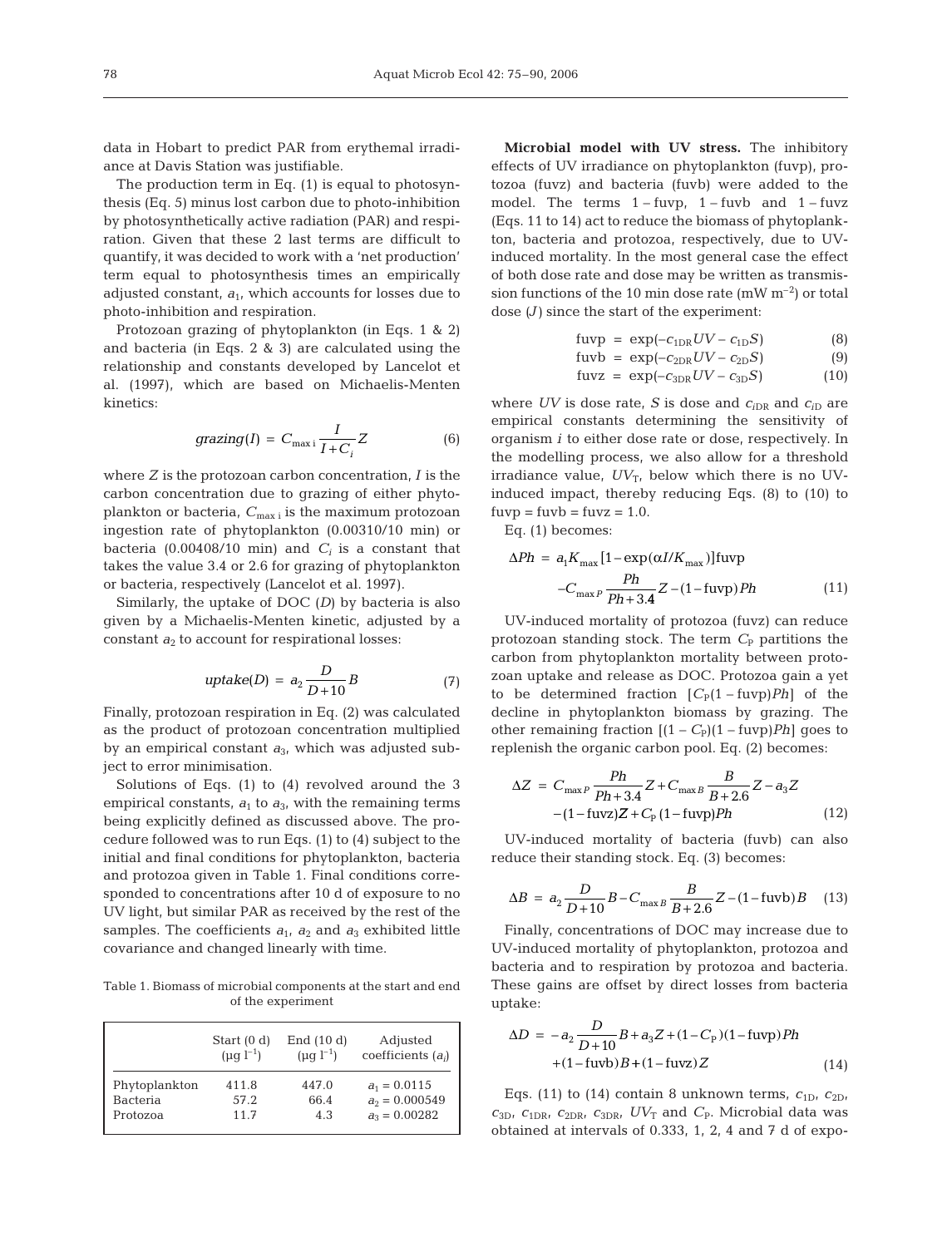sure. However, changes in the microbial community potentially occurred at much shorter time scales. We iterated each of the unknown constants using random numbers (RN) constrained between 0 and 1. The value was accepted if it lowered the RMS error (see Eq. 15) of the predicted microbial data. We then examined the next constant, and the procedure was repeated until all 5 constants were sampled. The entire procedure was then repeated until increases in all components (Δ*Ph*, Δ*Z*, Δ*B*, Δ*D)* were negligible. This was usually reached at 2000 iterations. Trial and error indicated that convergence was a strong function of the maximum value the RN was allowed to change between iterations. Therefore, each RN generated, varying between 0 and 1, was multiplied by a decimal value that limited the maximum RN generated.

Fig. 1 shows the procedure structured as a FOR-TRAN program. The initial RMS was set to a high value, therefore easing the entry into the randomly generated constants. Stable values were quickly reached after 100 iterations, although minor adjustments may occur up to 2000 iterations.

The RMS value was an average of the 3 RMS values for the phytoplankton, protozoa and bacteria, expressed as a percentage of their initial value, namely:

$$
RMS = \frac{1}{3} \left[ \frac{RMS(Phi - Phi')}{Ph_0} + \frac{RMS(Zi - Zi')}{Z_0} + \frac{RMS(Bi - Bi')}{B_0} \right]
$$
\n(15)

where the primes denote model values, unprimed are measured data and the 0 subscripts refer to initial measured values. The RMS summation is performed over 20 data points for each of the 3 microbial communities (5 different times and 4 different depths). Division by initial quantities ensured that all 3 communities were represented equally in the RMS function.

Some smoothing of the data was also deemed necessary to improve model convergence. Measured carbon concentrations were smoothed by applying a multiple linear regression of depth and time to measured concentrations of phytoplankton, protozoa and bacteria. This procedure ensured that the basic trends in the variables remained, while minimising measurement errors.

**Individual responses.** The previous sections examined the ecosystem response to UVR using bulk carbon concentrations for phytoplankton, protozoa and bacteria. Results obtained refer to integrated system responses, but are not applicable to individual species in the system as they vary widely in size, concentration and sensitivity to UV exposure.

In principle, it was technically possible to apply a Monte Carlo approach to the species components in a manner similar to the previous section. However, the number of unknown coefficients and interrelationships



Fig. 1. Flow diagram illustrating the structure of the FOR-TRAN program used to calculate the various coefficients determining UV stress

between the various components made this approach untenable. Thus, we used a multiple linear regression approach that allowed us to examine the taxon-specific responses, while maintaining a strong emphasis on the physical processes involved.

We did not examine individual responses of components of the bacterial or protozoan community. No taxonomic separation of the bacterial community was performed in this study; bacterial concentrations proved relatively insensitive to UV exposure, or UVB-induced changes were poorly resolved in our experiments. Concentrations of all protozoan taxa were enhanced by exposure to UV, though the timing and magnitude of responses differed slightly between taxa (Davidson & Belbin 2002). In contrast, phytoplankton dominated total microbial carbon concentrations and showed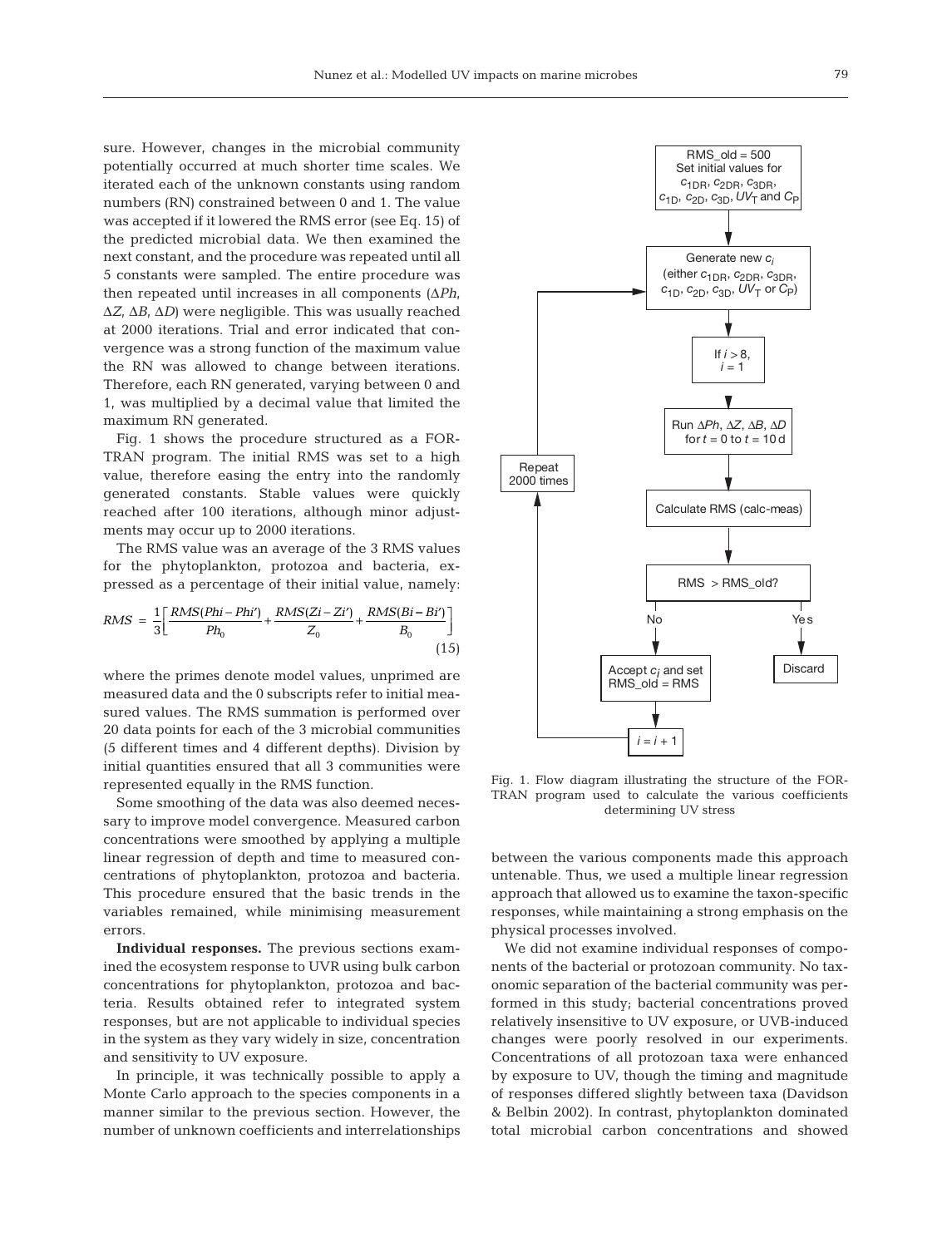strongly species-specific responses to UV exposure. Thus, we exclusively examined the taxon-specific responses of phytoplankton to UVR. Multiple linear regressions treated radiation and photosynthesis as the sole determinants of species concentration at the expense of scavenging*.* Though this was a simplification of the factors determining phytoplankton species composition and disregarded protozoan grazing, the magnitude of the carbon changes incurred by the protozoa (Eq. 6) suggests that errors introduced by this assumption were not large.

Nine phytoplankton taxa were monitored over time (after Davidson & Belbin 2002), and relationships between the biomass of each species and a range of radiation variables were examined. In a multiple regression format, it may be expressed as:

$$
P_i = \beta_{0i} + \beta_{1i} photosynthesis + \beta_{2i} dose + \beta_{3i} dose rate
$$
\n(16)

where  $P_i$  is the phytoplankton concentration for species *i* at any time *t*;  $\beta_{0i}$ ,  $\beta_{1i}$ ,  $\beta_{2i}$  and  $\beta_{3i}$  are regression constants defined for species *i*; and *photosynthesis*, *dose* and *dose rate* are radiation-related quantities also estimated at time *t*. Thus, they define the relative effect of photosynthesis, dose and dose rate on speciesspecific phytoplankton carbon. A non-significant coefficient implies that the radiation quantity (either *photosynthesis*, *dose*, or *dose rate*) is not acting for a particular species *i*. A significant and positive or negative coefficient implies that each radiation quantity is causing the biomass of a particular phytoplankton taxon to increase or decrease, respectively. The  $β_{0i}$ term is the regression constant, and is not relevant to the discussion.

Using the radiation model described in the previous section, photosynthesis and erythemal UVR are calculated for every 10 min for the 1, 2, 3 and 3.6 m depth and integrated at every 10 min time step. The integration could take any form (exponential, linear, etc.), and may have any threshold above which it affects species-specific phytoplankton biomass. At selected times, the 3 integrated radiation quantities were compared with measured phytoplankton carbon for species *i*. Note that it must also be integrated in time to be related to the phytoplankton species *i* at time *t*. Thus, for any species *i* there are 20 carbon concentration measurements (5 time periods  $\times$  4 depths) and 20 estimates of *photosynthesis*, *dose* and *dose rate*. These form the basis of the multiple linear regressions. The radiation quantities are explicitly given below as time integrals, which can then be related to the phytoplankton *i* at time *t*:

$$
photosynthesis = \sum_{T_0}^{t} K_{\text{max}} (1 - \exp(\frac{\alpha I_t}{K_{\text{max}}}) \Delta t \qquad (17)
$$

$$
dose = \sum_{T_0}^{t} UV_t \, \Delta t \tag{18}
$$

$$
dose\ rate = \sum_{T_0}^{t} f_1(UV_t)\Delta t \tag{19}
$$

where  $f_1(UV_t)$  is a response function defining how UV dose rate is modified in response to a biological impact on species *i*. Several functional forms of  $f_1(UV_t)$  for dose rate (Eq. 19) were examined, including an exponential and linearly increasing dose rate with UVR. Best results were obtained when the response function was constant above a certain threshold, implying that damage exceeded repair. Note that a constant response function is in approximate agreement to the very low UV stress coefficient  $c_{1DR}$  that was assigned to the bulk phytoplankton species (Eq. 8; see Table 3). The actual value is arbitrary, as the regression will assign optimum coefficients to that given value. The mathematical expression for the function  $f_1$  is given below:

$$
f_1 = 0 \text{ when } UV_t \le UV_T
$$
  
= 1 when  $UV_t > UV_T$  (20)

where  $UV_T$  is a yet to be determined radiation threshold, and  $UV_t$  is the radiation at any time  $t$ . Determining  $UV_T$  forms the central part of the analysis, and is illustrated in Fig. 2.

In the analysis, the threshold  $UV_T$  can take any value between 0 and an arbitrarily high value of 80 mW  $m^{-2}$ , which exceeds all the radiation below 1 m and most dose rates at depths <1 m. In the analysis shown in Fig. 2,  $UV_T$  is given as the product of a constant  $K$  times 80, with *K* varying between 0 and 0.9 in steps of 0.1. At each step the regression defined by Eq. (16) is obtained, and after 10 iterations an optimum *K* (and therefore an optimum  $UV_T$ ) is chosen that gives the highest regression.

## **RESULTS**

# **Microbial model without UV stress**

The model was run in the absence of UV stress. It involved calculation of 10 min concentrations of phytoplankton, protozoa, bacteria and DOC subject to measured initial and final conditions (Table 1). The constants  $a_1$ ,  $a_2$  and  $a_3$  were adjusted to give the correct concentrations at the end of the 10 d period. Values of 0.015, 0.000549 and 0.0028 were obtained for  $a_1$ ,  $a_2$  and  $a_{3}$ , respectively. These values were used in all subsequent modelling involving UV stress.

DOC was not measured, and an initial value of 1 μg  $l^{-1}$  was used for the model run. This figure was arbi-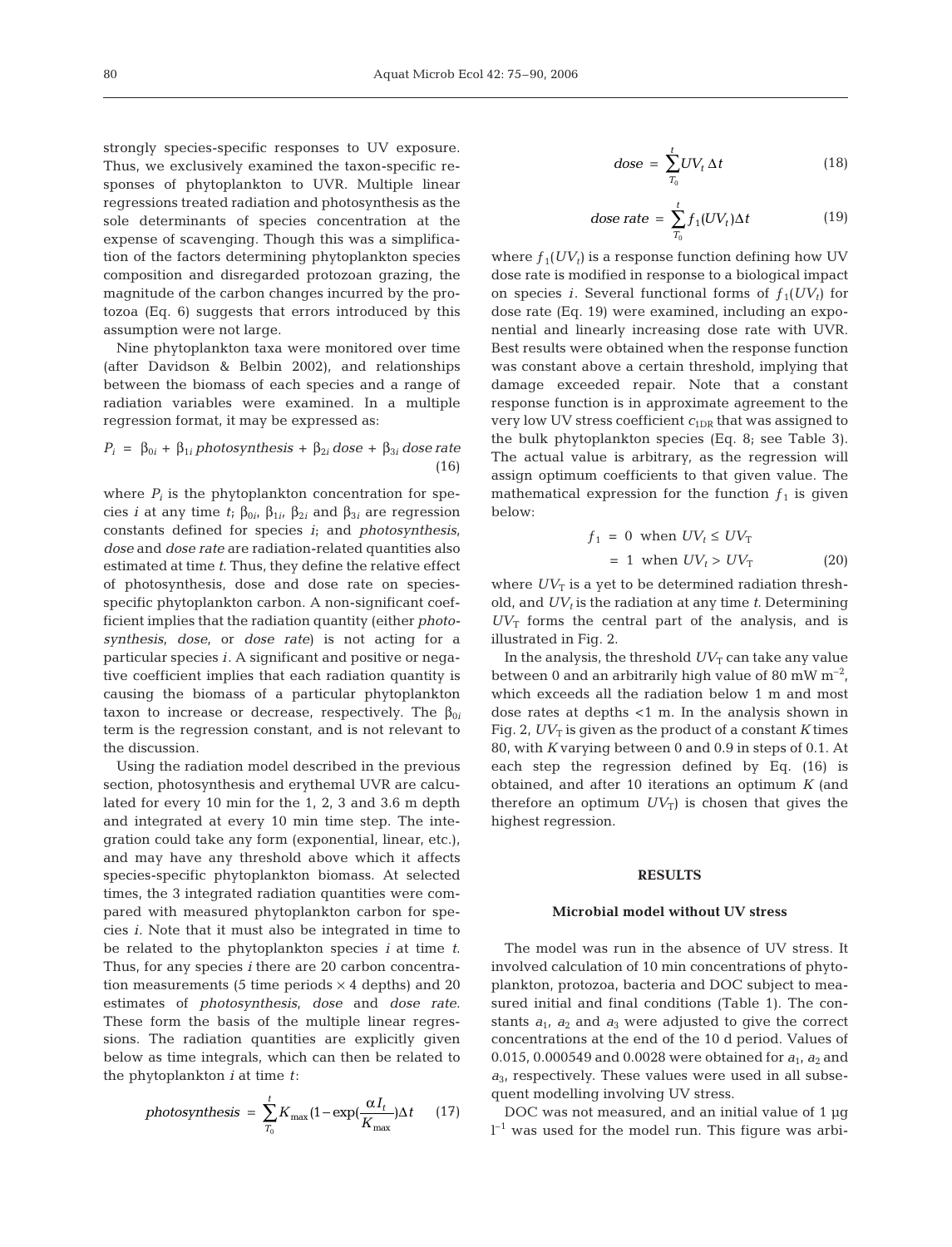

Fig. 2. Procedure followed in determining highest correlation for each phytoplankton species

trary, but based on measured concentrations in Antarctic coastal seawater (Davidson & Marchant 1992). DOC increased with time in all model simulations and did not limit bacterial production.

## **Microbial model with UV stress**

Examination of the correlation between the measured data and the model fit (as a function of depth and time) showed the considerable extent to which depth and duration of exposure explained changes in the microbial components. Highest correlation between the model and the data was obtained for the phytoplankton community, for which 78% of the variance could be explained (Table 2). A lower  $\mathbb{R}^2$  of 0.24 was obtained for the protozoan community, due to 1 data point that departed from the regression line by approximately 3 standard errors. Calculated concentrations of protozoan cell carbon were strongly affected by the occurrence of large rare species in cell counts. The high departure at the peak in protozoan concentrations was likely due to high measurement errors. A relatively high coefficient of variance was obtained for bacteria, with a probability of < 0.01 that the relationship occurred by chance.

# Effect of dose rate

Eqs. (8) to (14) were solved subject to initial conditions and as measured at intervals of 0.33, 1, 2, 4 and 7 d. Dose rate was first examined in isolation; to achieve this we have taken  $c_{1D} = c_{2D} = c_{3D} = 0$  in Eqs. (8) to (10). The random numbers constraining  $c_{1DR}$ ,  $c_{2DR}$ and  $c_{3DR}$  (i.e. RN  $\times$   $c_{iDR}$ ) were systematically varied between 0 and  $10^{-5}$  or 0 and  $1.75 \times 10^{-3}$ . Having established the maximum span in RN, the algorithm (Fig. 1) was followed to obtain the minimum RMS and the optimum values of  $c_{1DR}$ ,  $c_{2DR}$ ,  $c_{3DR}$ ,  $UV_T$  and  $C_P$ . As mentioned earlier, this procedure was necessary as the character of the convergence is also dependent on the interval in RN.

The plot of the RN interval against the RMS difference showed that the lowest RMS of 0.202 was obtained corresponding to an RN range equal to 0.0035 (Fig. 3). However, there was a distinct range in  $c<sub>1DR</sub>$  from 0.0002 to 0.0005, in which RMS values were smallest.

# Effect of dose

The procedure followed here was the same as for dose rate except that now  $c_{1\text{DR}}$ ,  $c_{2\text{DR}}$  and  $c_{3\text{DR}}$  in Eqs. (8) to (10) were set to 0 and  $c_{1D}$ ,  $c_{2D}$  and  $c_{3D}$  were allowed to vary randomly, but were capped to a maximum range. This range varied from a minimum of  $10^{-6}$  (RN varying from 0 to  $10^{-6}$ ) to  $10^{-4}$  (RN varying from 0 to  $10^{-4}$ ). The algorithm shown in Fig. 1 was then followed with  $c_{iDR}$  being replaced by  $c_{iD}$ . Minimum RMS differences at 0.23 were higher than for dose rate and occurred at a lower RMS range (Fig. 3), but indicated that dose as well as dose rate could lower the RMS error.

Table 2. Multiple linear regression coefficients of the modelled responses versus measured data for phytoplankton, protozoa and bacteria as a function of equivalent depth *h* (m) and exposure time *t* (d)

|                | Phytoplankton | Protozoa | <b>Bacteria</b> |
|----------------|---------------|----------|-----------------|
| <b>Int</b>     | 365.926       | 8.818    | 126.633         |
| t              | $-126.864$    | 3.117    | $-13.415$       |
| h              | 13.427        | 3.423    | $-59.177$       |
| $t^2$          | 15.618        | $-0.652$ | 0.115           |
| h <sup>2</sup> | $-12.609$     | $-1.097$ | 14.011          |
| $ht^2$         | $-2.106$      | 0.0972   | 2.229           |
| $h^2t$         | 14.783        | $-0.411$ | $-0.024$        |
| $h^2t^2$       | $-1.143$      | 0.045    | $-0.522$        |
| $R^2$          | 0.78          | 0.24     | 0.318           |
| p              | < 0.001       | < 0.05   | < 0.01          |
|                |               |          |                 |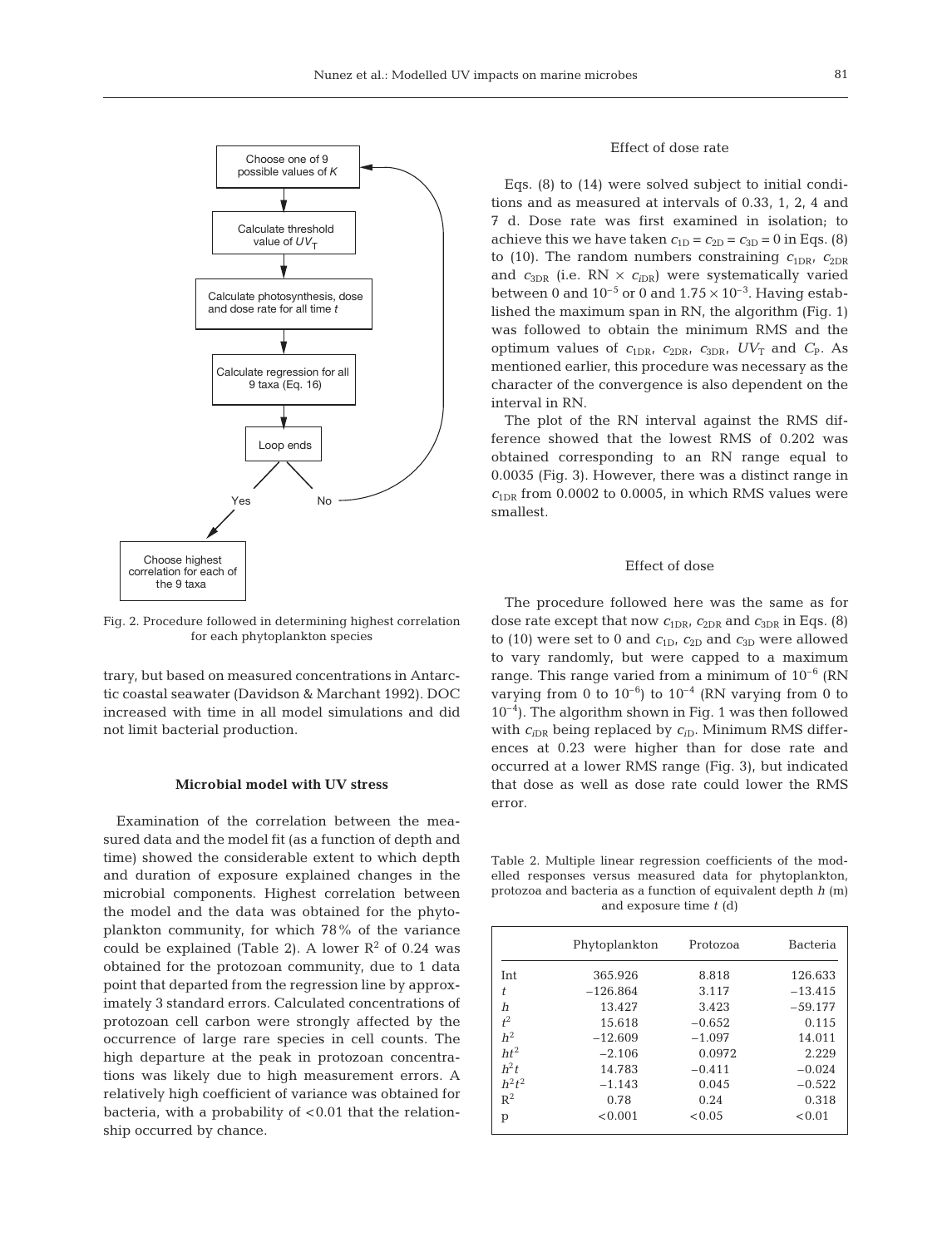

Fig. 3. Model root mean square (RMS) error against random number (RN) range when dose, dose rate and dose + dose rate were used as UV stress mechanisms. When using dose + dose rate, the RN range for dose rate was varied. For dose, the RN range was remained fixed at 0.00025

## Effect of dose and dose rate

The combined effect of dose and dose rates on the partitioning of biomass in each component of the microbial community was examined. It was considered impractically time-consuming to examine all possible combinations of RN intervals for dose and dose rates. Instead, spot checks of RN intervals were taken over a wide range of values to verify that optimum conditions (lowest RMS errors) occurred close to the optimum conditions when dose or dose rate was acting on its own. Having established this, the RN interval for dose rate was kept fixed at 0.00025 (RN varying between 0 and 0.00025), while that for dose ranged from  $1.8 \times 10^{-5}$ (0 to  $1.8 \times 10^{-5}$ ) to  $1.5 \times 10^{-7}$  (0 to  $1.5 \times 10^{-7}$ ).

Results showed that the lowest RMS of 0.177 was obtained at an RN range of  $1.5 \times 10^{-6}$  (Fig. 3). This value was very close to the RN value obtained when dose was the only UV stress acting (0 to  $1.75 \times 10^{-6}$ ). Thus, subsequent analyses used RN between 0 to 0.00025 and 0 to  $1.5 \times 10^{-6}$  for dose rate and dose, respectively. Table 3 presents the 8 coefficients obtained for this optimum condition.

One outstanding feature is the considerable variability in the magnitude of the coefficients both within the dose rate and dose categories. The phytoplankton community showed the greatest response to dose rate. For example, at a noon-time erythemal irradiance of 150 mW  $m^{-2}$ , phytoplankton mortality  $(1 - f_{\text{uvp}})$  was 0.011 or 1.1% of the phytoplankton biomass in a 10 min time period centred at solar noon. By contrast, protozoa were most sensitive to dose. A daily dose of 5 kJ  $m^{-2}$ , typical of cloudless conditions for the study area, would cause a decline in protozoan biomass of approximately 1%.

# **Model calculations**

## Sensitivity to dose and dose rate

Having obtained the UV stress coefficients (Table 3), the model was used to predict processes occurring within the microbial community. One important issue was the relative importance of the UV stress coefficients in Table 3. To examine the stress coefficients, the model, as described in Eqs. (8) to (14), was applied using the same initial carbon concentrations of phytoplankton, bacteria and protozoa as in the previous section. However, rather than using the measured erythemal irradiance, it was modelled for clear skies and at depths of 1.0, 2.0 and 3.6 m. The procedure was as follows.

The UVSPEC radiative transfer model with the DIS-ORT algorithm was applied for a polar summer atmosphere and latitude of 68.58°S (corresponding to Davis Station) for December 15. Results were then convolved by the erythema curve (McKinlay & Diffey 1987), therefore producing erythemal irradiance. Calculations were performed every 10 min for a total ozone column of 250 DU. Clear sky irradiance conditions were examined for a 7 d period, with all days having the same irradiance characteristics. Starting conditions for microbial concentrations were assumed to be the same as in the experiment.

Table 3. Optimum erythemal UV stress coefficients (UVBR: ultraviolet-B radiation) of each microbial component for dose rate (DR), dose (D), partitioning of carbon between protozoa and DOC (C<sub>P</sub>) and threshold of impact on microbial biomass  $(UV_T)$ 

| Model term                | Optimum erythemal<br><b>UVBR</b> coefficient              |
|---------------------------|-----------------------------------------------------------|
| $c_{1DR}$ (phytoplankton) | $7.51 \times 10^{-5}$ (mW m <sup>-2</sup> ) <sup>-1</sup> |
| $c_{2DR}$ (bacteria)      | $1.07 \times 10^{-7}$ (mW m <sup>-2</sup> ) <sup>-1</sup> |
| $C_{3DR}$ (protozoa)      | $3.36 \times 10^{-4}$ (mW m <sup>-2</sup> ) <sup>-1</sup> |
| $c_{1D}$ (phytoplankton)  | $2.98 \times 10^{-10}$ $(J \text{ m}^{-2})^{-1}$          |
| $c_{2D}$ (bacteria)       | $1.06 \times 10^{-10}$ $(J \text{ m}^{-2})^{-1}$          |
| $c_{3D}$ (protozoa)       | $1.490 \times 10^{-5}$ $(J \text{ m}^{-2})^{-1}$          |
| $C_{\rm P}$               | 0.322                                                     |
| $UV_{\rm T}$              | $28.1 \text{ mW m}^{-2}$                                  |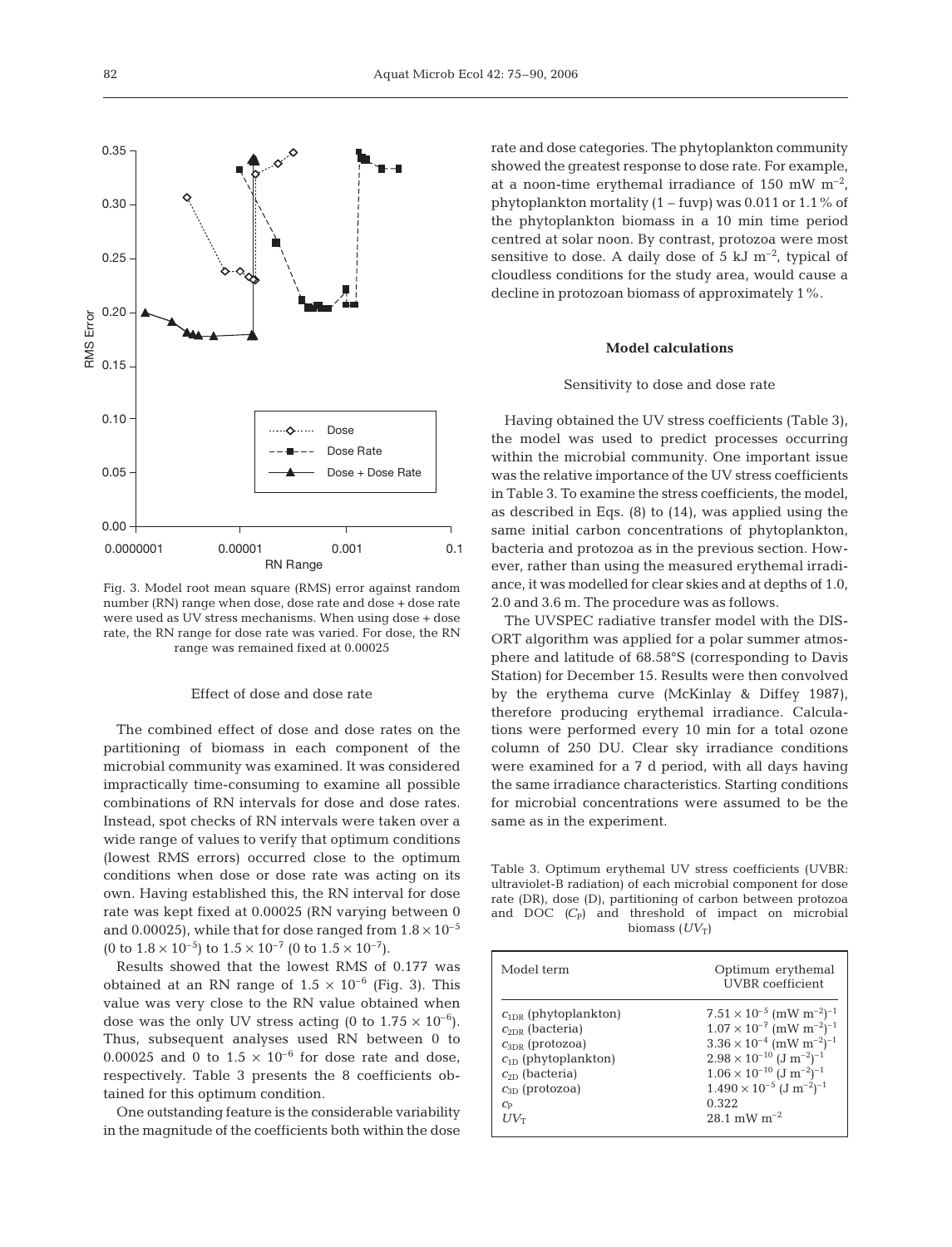The UV stress terms, as described in Eqs. (8) to (10), were written as the product of 2 transmission terms f*ij,* one describing dose rate and the second one dose:

fuvp = 
$$
\exp(-c_{1DR}UV)\exp(-c_{1D}S) = f_{11}f_{12}
$$
 (21)  
fuvb =  $\exp(-c_{2D}UV)\exp(-c_{2D}S) = f_{21}f_{22}$  (22)

fuvz = 
$$
\exp(-c_{3DR}UV)\exp(-c_{3D}S) = f_{31}f_{32}
$$
 (23)

where *i* in f*ij* takes values of 1, 2 and 3 for phytoplankton, bacteria and protozoa, respectively; and *j* takes the value 1 for dose rate and 2 for dose. At each model iteration, the decline in microbial carbon was partitioned into that derived due to dose and dose rate and summed over 7 d. The following sums were estimated:

$$
S_{i\text{DR}} = \sum_{t=1}^{N} (1 - f_{i1}) X_i \tag{24}
$$

$$
S_{i\text{D}} = \sum_{t=1}^{N} (1 - f_{i2}) X_i \tag{25}
$$

$$
S_{iT} = \sum_{t=1}^{N} (1 - f_{i1} f_{i2}) X_i
$$
 (26)

where D, DR and T refer to dose, dose rate and the 2 combined, respectively; and *X* refers to carbon concentrations. Summation was performed over 10 min intervals for a total of 7 d, and was normalised with respect to the initial carbon concentration of each element of the microbial community (Table 4).

Results showed that the dose rate of erythemal UV caused most of the decline in phytoplankton biomass, while the decline in protozoan biomass was mostly due to dose. Bacteria were affected little by UV.

A second sensitivity test was used to determine the effect of UV stress on the 3 components of the microbial community. The model was run with the same conditions as above, and concentrations at the end of the 7 d run were noted. The model was then re-run 4 times with the same conditions, except that 1 of 4 UV stress terms was doubled. In light of the above sensitivity results, only dose rate for phytoplankton  $(c_{1DR})$ , dose for protozoa  $(c_{3D})$ , the partitioning term  $C_{P}$  and the UV threshold term  $UV_{T}$  were examined. Data are presented as fractions of the original carbon concentrations predicted by the model with the original unaltered UV stress terms (Fig. 4).

Doubling the erythemal UV dose rate  $(2 \times$  $c<sub>1DR</sub>$  caused the biomass of phytoplankton to drop markedly, the extent of the decline decreasing approximately linearly with increased depth (Fig. 4A). In contrast, protozoan biomass increased at ≥1 m depth and only declined at 0.2 m, while bacterial biomass was

Table 4. UV-induced decline in biomass of each microbial component normalised against its initial carbon concentration  $(X_{0i})$ .  $S_{iDR}$ ,  $S_{iD}$  and  $S_{iT}$  refer to mortality due to UV dose rate, dose and total UV stress (dose + dose rate), respectively

| $S_{iDR}/X_{0i}$ | $S_{iD}/X_{0i}$ | $S_{iT}/X_{0i}$ |
|------------------|-----------------|-----------------|
| 0.742            | 0.0003          | 0.742           |
| 0.002            | 0.0002          | 0.002           |
| 0.001            | 7.307           | 7.309           |
|                  |                 |                 |

reduced by around 30% at ≤2 m depth (Fig. 4A). Doubling the UV dose  $(2 \times c_{3D})$  had little effect on the biomass of phytoplankton and bacteria, but approximately halved protozoan biomass at ≤2 m depth (Fig. 4B). Doubling the term partitioning carbon between protozoa and bacteria  $(2 \times C_{P})$  increased concentrations of protozoan carbon approximately 1.8 times, but more than halved bacterial biomass at ≤2 m depth (Fig. 4C). Reducing the UV sensitivity of the marine microbes by doubling the threshold for UVinduced impact  $(2 \times UV_T)$  caused the biomass of phytoplankton to increase with decreasing depth, except at 0.2 m depth, where some inhibition of phytoplankton biomass was observed (Fig. 4D). The protozoan response to doubling  $UV_T$  was opposite that of phytoplankton biomass, markedly increasing at 0.2 m depth,



Fig. 4. Change in system components for a doubling of: (A) phytoplankton dose rate  $c_{1DR}$ , (B) protozoan dose  $c_{3D}$ , (C) partitioning term  $C_{\rm P}$  and (D) threshold level  $UV_{\rm T}$ . Data are expressed as a fraction of model prediction without perturbation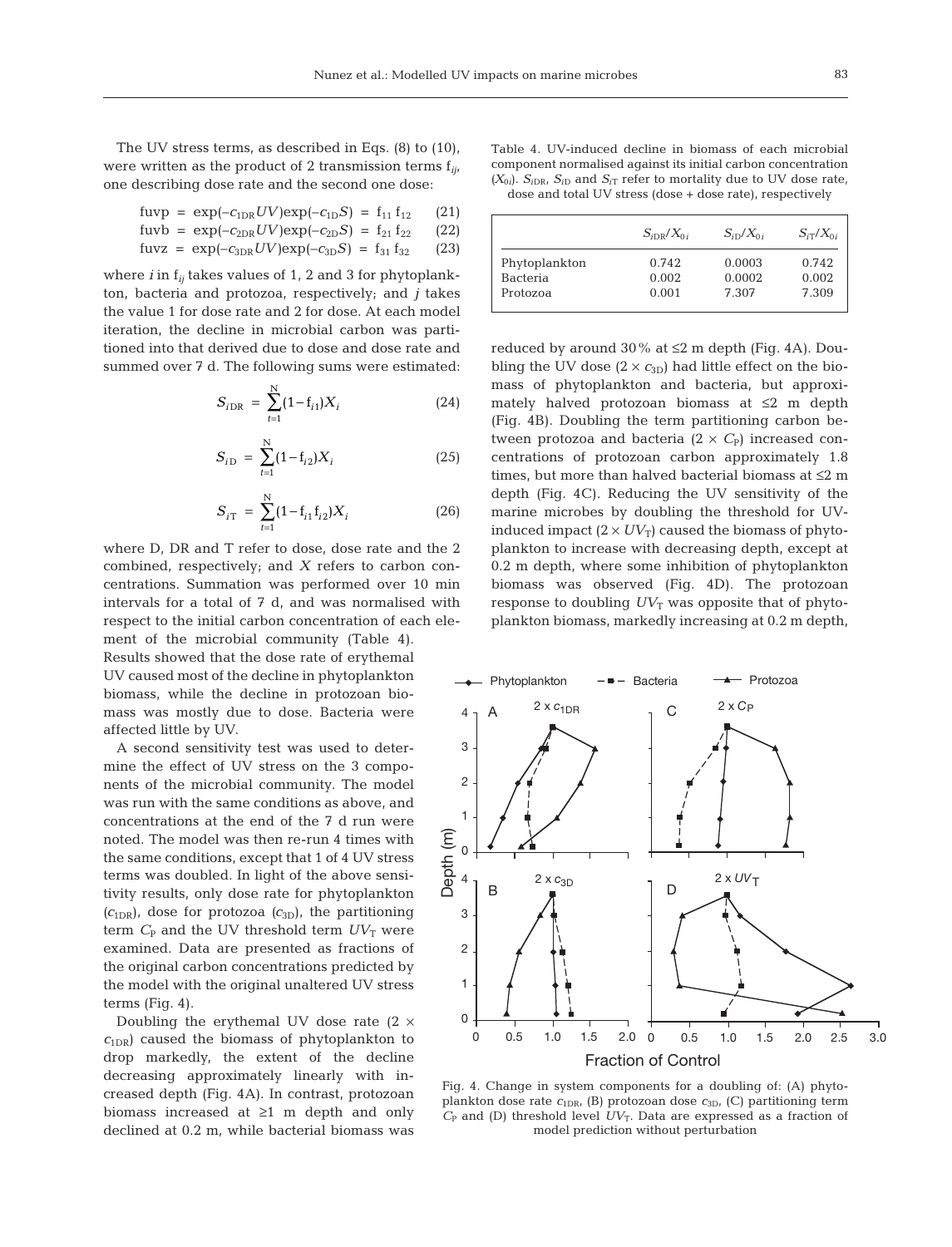

Fig. 5. Model output for 2 different column ozone concentrations (200 and 300 DU) and 3 depths (1.0, 2.0 and 3.6 m) for phytoplankton (A,B), protozoa (C,D), bacteria (E,F) and dissolved organic carbon (DOC) (G,H)

but declining around 70% at greater depth (Fig. 4D). Bacterial biomass did not change substantially due to doubling of dose,  $C_{P}$ , or  $UV_T$  (Fig. 4B to D).

## Sensitivity to ozone

The model was run with the standard set of conditions with the exception that total column ozone used values of 200 and 300 DU, covering 2 extreme cases at the height of the summer solstice. Concentrations for the 3 microbial communities were determined over a model run of 7 d (Fig. 5).

Phytoplankton biomass at ozone concentrations equal to 200 DU decreased with time at all depths, with 1.0 m concentrations exhibiting the largest decrease

(Fig. 5B). At  $O_3$  equal to 300 DU there were much smaller changes in phytoplankton concentrations at 2.0 and 3.6 m (Fig. 5A).

Protozoa were the only element of the marine microbial community that were enhanced by exposure to UVR, the peak in their biomass being very pronounced at shallow depths and low ozone during the first few days (Fig. 5D). However, prolonged exposure in shallow waters caused their concentrations to decline, reflecting the sensitivity of protozoa to UV dose. At 3.6 m depth and  $O_3$ equal to 300 DU, there was no evidence of a peak in protozoan concentrations (Fig. 5C).

Bacterial concentrations exhibited a smaller rate of change over time than either phytoplankton or protozoa. The curves were quite similar in the 2 ozone scenarios examined (Fig. 5E,F).

Declining depth and lower ozone (or  $O_3$ ) concentration caused DOC to increase (Fig. 5G,H). The rate of increase over time was low at 3.6 m depth under 300 DU of ozone, but increased rapidly at shallower depths and at lower ozone concentrations, where UV-induced mortality of phytoplankton was high (Fig. 5A,B).

## Individual responses

Multiple linear regression of the biomass of individual taxa or groups against characteristics of the light climate irradiance showed large variation between the components of the phytoplankton community. All correlation coefficients, each with 16 degrees of freedom, were significant at the 95% level of confidence, as were the regression coefficients shown in bold (Table 5). Species were categorised after Davidson & Belbin (2002) as inhibited, unchanged, or enhanced by exposure to UV. UV dose rate  $(β<sub>3</sub>)$  caused a

decline in the biomass in 4 of the 5 UV-inhibited phytoplankton taxa, namely, in *Fragillariopsis curta* (Van Heurck) Krieger and *F. cylindrus* (Grunow) Krieger, which were grouped as they could not be discriminated in girdle view, *Pseudonitzschia subcurvata* Hasle, *Thalassiosira ambigua* Kozlova and *Fragillariopsis pseudonana* (Hasle) Krieger (Table 5). In contrast, while the autotrophic nanoflagellate biomass was inhibited overall, it significantly increased in response to both dose and dose rate. The photosynthesis coefficient for this species was negative, indicating photosensitivity. However, the coefficient was not statistically significant, and it is likely that more samples would be needed to establish some degree of confidence. Photosynthesis was positive and significant in 2 out of the 5 inhibited species, and contributed to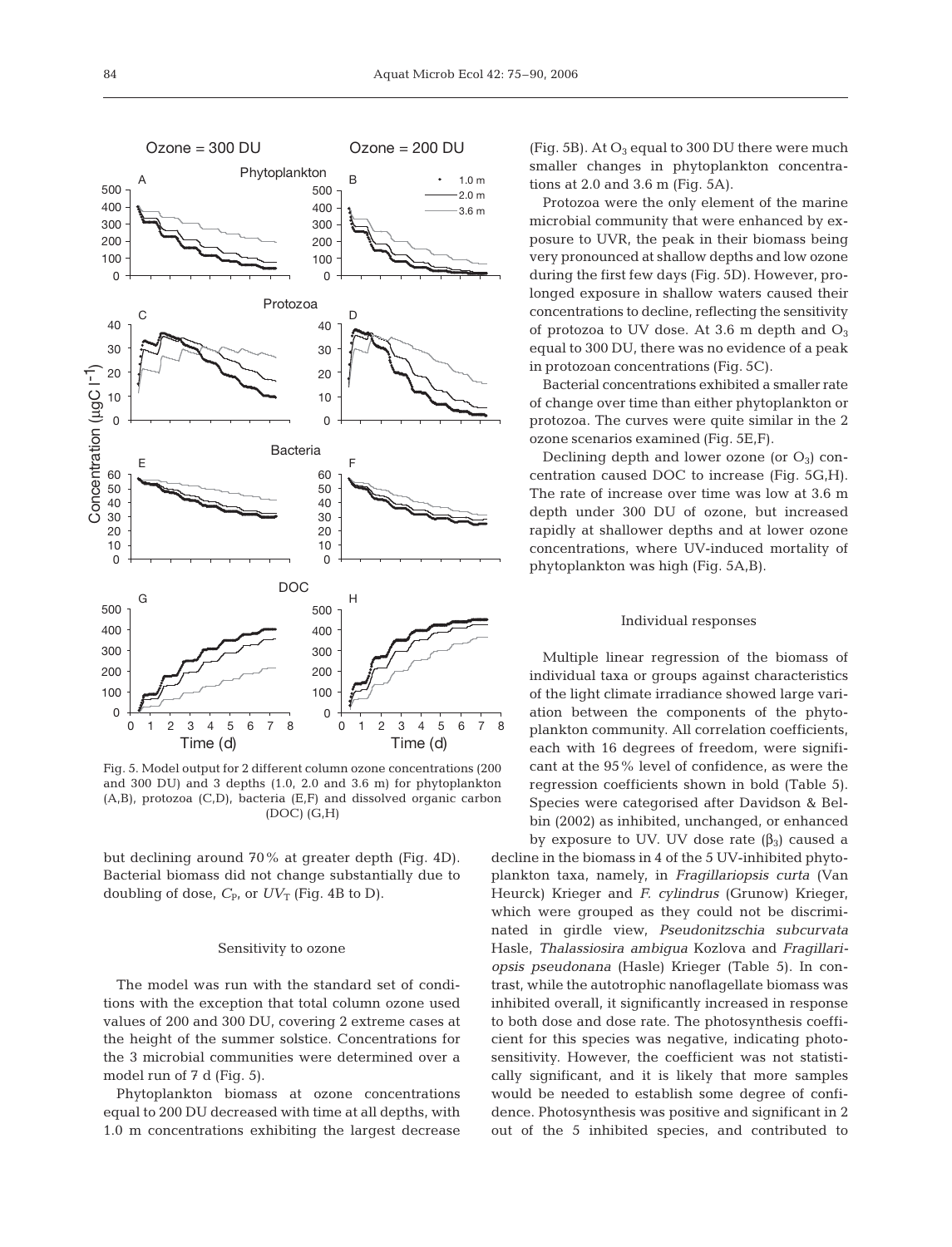Table 5. Results of multiple linear regression between carbon concentration and UVR for each of the phytoplankton taxa or groups, namely, other diatom species (Other diat.), *Fragillariopsis curta* and *F. cylindrus* grouped (F. curta/cyl.), *Pseudonitzschia subcurvata* (P. subc.), *Thalassiosira ambigua* (T. ambigua), autotrophic nanoflagellates (Auto. flag.), autotrophic dinoflagellates (Auto. dinos.), *Fragillariopsis pseudonana* (F. pseud.), *Nitzschia glaciei* (N. glac.) and *Chaetoceros simplex* (C. simp.) and whether the biomass of each taxa was enhanced (e), inhibited (i), or unchanged (u).  $UV_T$  is the UVR threshold, r is the regression statistic for 16 df,  $β_0$  to  $β_3$  are multiple regression coefficients for the constant, photosynthesis, dose and dose rate, respectively. Regression statistics presented in bold are significant ( $p < 0.05$ ).  $T_0$  conc. indicates the biomass of each species at the start of the experiment

|               | Effect | $UV_{\rm T}$<br>$(mW m^{-2})$ | r    | $\beta_0$ | $\beta_1$ | $\beta_2$ | $\beta_3$ | $T_0$ conc.<br>$(\mu g \, C \, m^{-3})$ |
|---------------|--------|-------------------------------|------|-----------|-----------|-----------|-----------|-----------------------------------------|
| Other diat    | u      | 32                            | 0.64 | 83.618    | 5.575     | $-13.88$  | 0.447     | 288.0                                   |
| F. curta/cyl. |        | 40                            | 0.84 | 192.150   | 8.258     | $-3.429$  | $-0.76$   | 129.0                                   |
| P. subc.      |        | 48                            | 0.74 | 1.869     | 0.046     | $-0.076$  | $-0.019$  | 11.3                                    |
| T. ambigua    |        | 24                            | 0.69 | 5.018     | 0.966     | $-0.022$  | $-0.033$  | 10.4                                    |
| Auto. flag.   |        | 16                            | 0.82 | 10.728    | $-1.398$  | 0.057     | 0.050     | 2.72                                    |
| Auto.dinos.   | e      | 48                            | 0.65 | 2.077     | $-0.349$  | $-0.185$  | 0.055     | 1.9                                     |
| F. pseud.     |        | 48                            | 0.67 | 1.151     | $-0.021$  | 0.0219    | $-0.007$  | 1.7                                     |
| N. glac.      | e      | 40                            | 0.57 | 8.670     | $-1.662$  | $-0.600$  | 0.142     | 0.6                                     |
| C. simp.      | e      | 64                            | 0.58 | 0.316     | $-0.023$  | 0.023     | $-0.003$  | 0.06                                    |

increasing their biomass. The coefficient was not significant in 3 other species, and again more samples are needed to establish statistical confidence.

Factors responsible for the UV-induced enhancement of species were less clear. Dose rate had a small but significant negative effect on the biomass of *Chaetoceros simplex* Ostenfeld, but enhanced the biomass of autotrophic dinoflagellates. Dose counteracted the effect of dose rate in these 2 species, as it was positive for *C. simplex* but negative, although not significant, for autotrophic dinoflagellates. The third enhanced species, *Navicula glaciei* Van Heurck, did not show any significant coefficients other than the constant. Other diatoms, whose biomass was unchanged by exposure to UV, showed a negative sensitivity to dose that was significant, but dose rate and photosynthesis were not.

The threshold values for UV-induced effects of the biomass of each phytoplankton species  $(UV_T)$  varied greatly, and ranged from 16 mW  $m^{-2}$  for autotrophic nanoflagellates to a maximum of 64 mW  $m^{-2}$  for *Chaetoceros simplex*. *Fragillariopsis curta/cylindrus* made up a majority of the phytoplankton carbon concentrations (discounting the inactive other diatoms), and its threshold value of 40 mW  $m^{-2}$  was in the middle of the range of estimated values, as was the bulk threshold value of 28 mW  $m^{-2}$ . There was also some indication that UV-enhanced species have higher biologically effective UV thresholds. The highest threshold of 64 mW  $m^{-2}$  was obtained for the enhanced species *C. simplex*, while the 2 lowest thresholds occurred for autotrophic nanoflagellates or *Thalassiosira ambigua*, which were inhibited by UV*.* Average values also favour the hypothesis (35 mW  $m^{-2}$  for inhibited vs.  $51 \text{ mW m}^{-2}$  for enhanced). However, more samples are needed to produce significant average differences.

# **DISCUSSION**

Few studies have addressed UV-induced changes in the dynamics of natural microbial assemblages, and their findings vary greatly (Keller et al. 1997a,b, Laurion et al. 1998, Mostajir et al. 1999, Sommaruga et al. 1999, Davidson & van der Heijden 2000, Davidson & Belbin 2002). To our knowledge, the only reports of community-level effects of UVBR on entire natural communities of Antarctic marine microbes exposed to ambient solar UV are those we have performed (Davidson & van der Heijden 2000, Davidson & Belbin 2002). Here, we have modelled each microbial component (phytoplankton, bacteria and protozoa) together with DOC to examine the bulk responses of microbial components to UV exposure and the ramifications for interactions between these components.

# **Modelling**

The modelling followed here compromises between 2 extreme approaches. At one extreme a relationship may be developed between carbon concentration in the 3 microbial components and UVR. These may be linked using simple linear regression analysis to produce a set of empirical coefficients. Assuming an acceptable level of statistical significance, these relationships may be used to trace the changes in microbial biomass in the system in response to PAR- and UVinduced stress. However, there are limitations to a purely statistical approach. Most importantly, it fails to capture the important mechanisms occurring between biological components such as grazing, the partitioning of phytoplankton mortality by the system, or even the response of the system to UV dose or UV dose rate.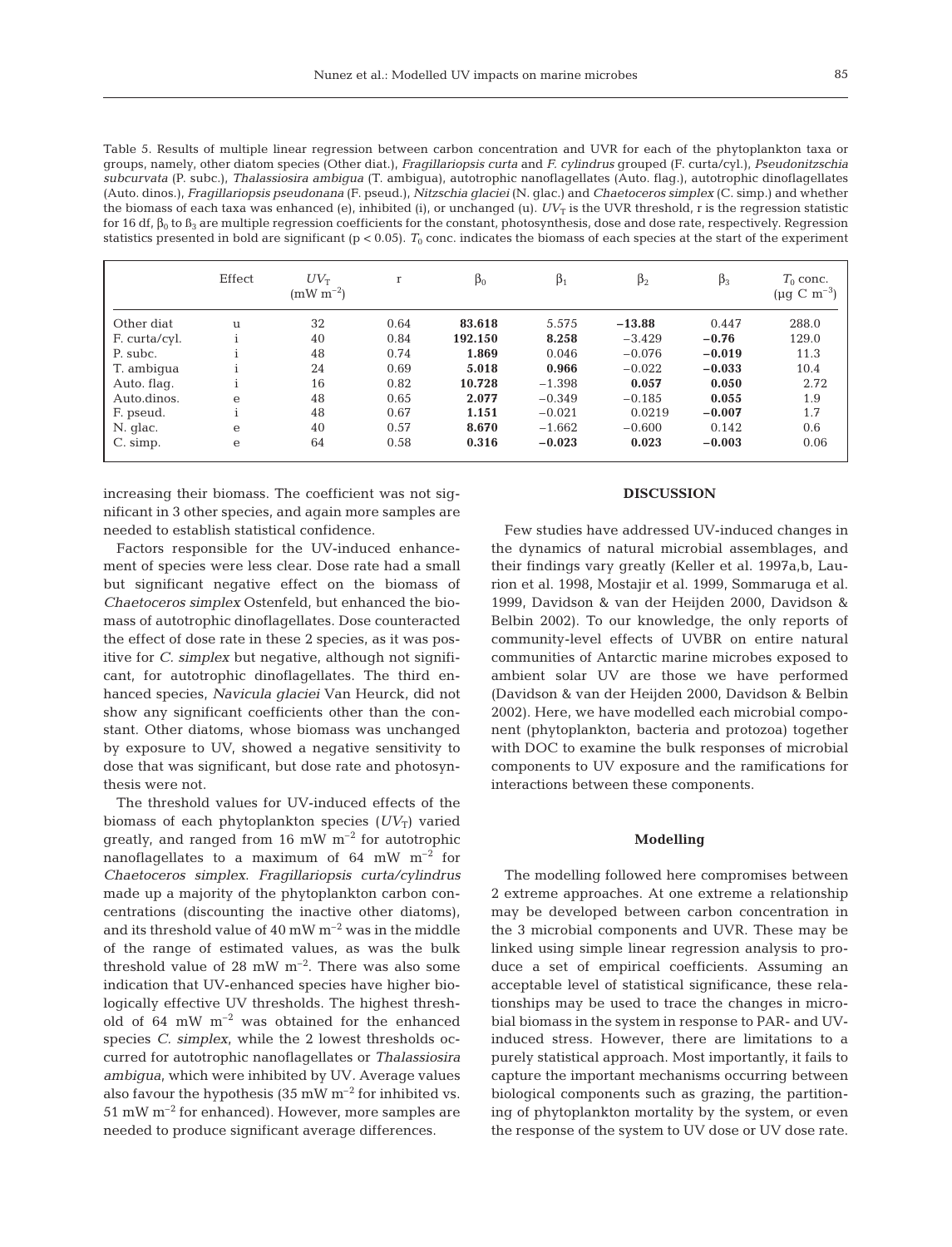At the other end of the spectrum are detailed processoriented models that trace the flow of carbon, nutrients, dissolved organic matter and other chemical constituents in each of the system components (Moloney & Field 1991, Lancelot et al. 1997). Such models are very comprehensive, but require data exceeding those collected in our experiment. Nevertheless, they are attractive in that they provide information on the various processes involved and the interactions between the microbial components.

We incorporated features of both of these approaches by explicitly describing the change in carbon in each of the system components. Grazing terms are taken from the literature. UV-induced mortality and the changes in biomass and respiration of carbon are obtained using empirical coefficients determined by minimising the error between model and measured carbon concentrations.

UV stress terms affected the standing stock of phytoplankton, bacteria and protozoa directly, as well as photosynthesis by phytoplankton. The types of stress were described by 9 coefficients, the values of which were obtained using an iterative procedure, with values being accepted if they lowered the error between modelled and measured carbon concentrations.

One notable feature of the model is the way phytoplankton mortality has been treated. The standing stock directly depleted by UVR was partitioned between protozoan grazing and contribution to the DOC pool. The partitioning was done via an empirical term,  $C_{P}$ , which replaces the more realistic, but presently unknown physical interaction by which protozoa graze on dead phytoplankton.

## **Bulk responses**

At 0.0115 the phytoplankton productivity coefficient *a*<sup>1</sup> was low in comparison with the mean rates of phytoplankton production (0.06) in Lancelot et al. (1997), even accounting for photoinhibition by PAR and grazing by protozoa. Published literature indicates that nutrients do not limit phytoplankton growth in Antarctic coastal waters (e.g. Holm-Hansen et al. 1994, Odate & Fukuchi 1995). Growth of phytoplankton was observed at equivalent depths >2.0 m, and carbon concentrations approximately doubled over the 10 d of exposure and post-UV incubation (Davidson & Belbin 2002). Thus, it seems unlikely that nutrient depletion inhibited the growth of phytoplankton. We found that culture conditions favoured the growth of small phytoplankton including *Fragillariopsis curta/cylindrus* and *Navicula glaciei* at the expense of large autotrophic dinoflagellates and species of diatoms such as *Chaetoceros*, *Dactylosolens* and *Thalassiosira* (Davidson &

Belbin 2002). The resulting culture-induced change in species composition irrespective of the light treatment would limit increases in phytoplankton biomass in our experiments.

Both UV dose and dose rate were included as stress terms in the model, which was run with each stress term operating exclusively, as well as with the 2 terms combined. In each model run the RN generator was restricted to a particular range and the model RMS error was noted after 2000 iterations. This procedure ensured that optimum coefficients minimising RMS errors were obtained for dose, dose rate and a combination of both. Results showed that the lowest error (17.7%) was obtained with the combination of dose and dose rate as stress terms operating on all 3 components. Results showed that only 2 out of the 6 possible coefficients lowered the RMS error significantly: dose rate for phytoplankton and dose for protozoa.

The dependence of phytoplankton biomass on UV dose rate suggests that their UV tolerance is largely determined by the equilibrium between the rates of UV-induced damage and repair. Marine microalgae possess a diverse capacity to avoid, sustain and repair UV-induced damage (e.g. reviews by Davidson 1998, 2006, Buma et al. 2000, Vernet 2000, Banaszak 2003, Villafañe et al. 2003). Most UV-tolerance mechanisms, including DNA repair, antioxidant activity and the repair or resynthesis of membrane components, chromophore molecules, photosynthetic pigments and proteins such as enzymes, hormones and histones, are rate limited (Tevini 1993, Banaszak 2003, Villafañe et al. 2003). Any increase in UV dose rate would increase the rate of UV-induced damage that, if beyond the rate of repair, would lead to accumulation of damage that would reduce growth and survival.

Few studies differentiate between the effects of UV dose and dose rate. Field and laboratory studies of marine phytoplankton have shown that UV-induced photoinhibition is related to the rate of UV exposure (Behrenfeld et al. 1993, Lesser et al. 1994). In contrast, Neale et al. (1998a,b), working with natural Antarctic phytoplankton assemblages, found no evidence of photorepair and described the inhibition as a function of cumulative exposure. However, such studies examine the acute affects of UV exposure on photosynthetic rates, were conducted over periods of hours rather than days or weeks and are not directly comparable to our study. Thus, our finding that phytoplankton biomass was largely determined by UV dose rate agrees with the ratelimitation of tolerance mechanisms and, though seldom explicitly stated, is supported in the literature.

Although we found that protozoan biomass was reduced by UV dose, it peaked when exposed to high UV for ≤4 d. Similar to Sommaruga et al. (1999), the protozoa in our study showed a high tolerance to UV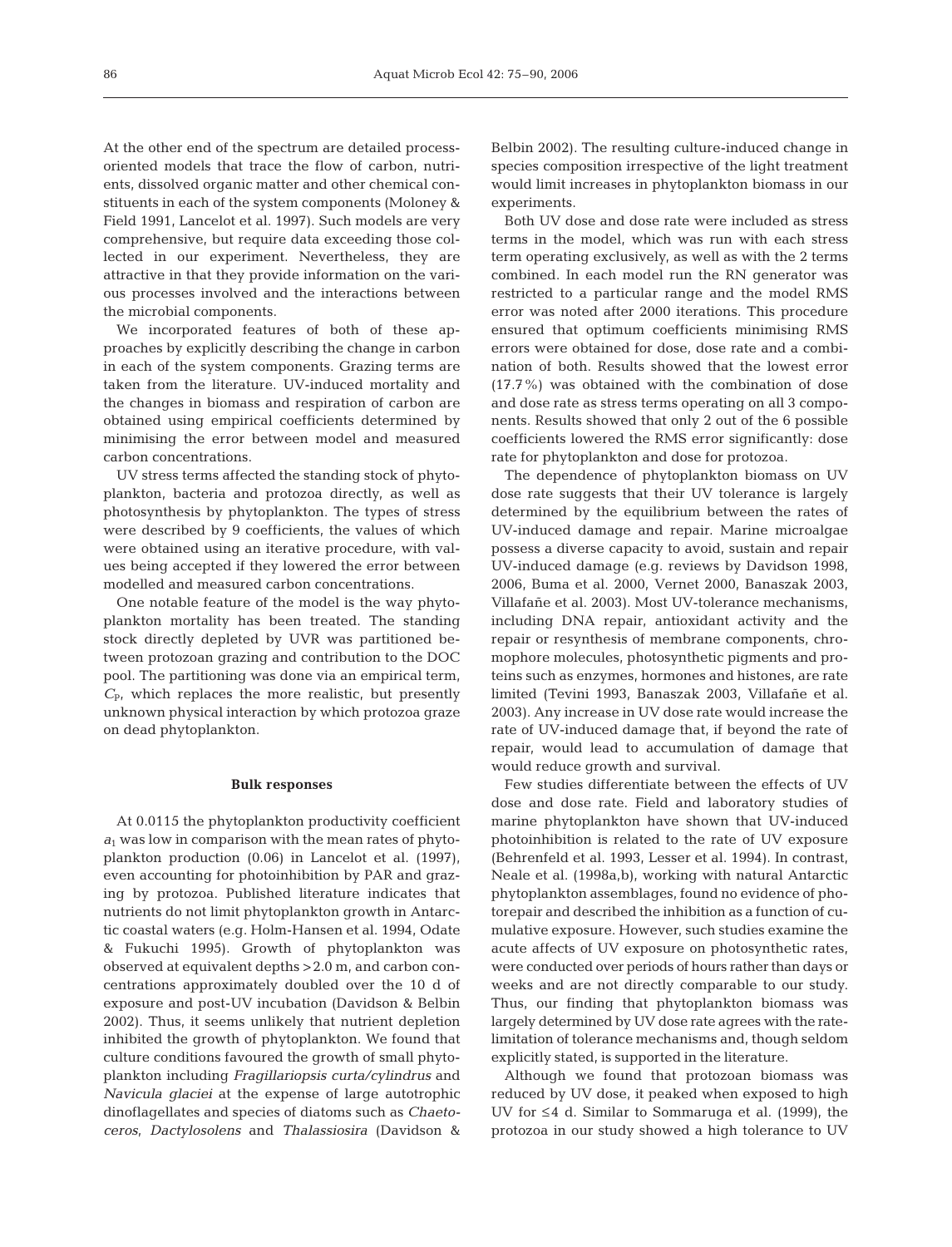exposure. The peak in protozoa coincided with high phytoplankton mortality and an accumulation of DOC that probably increased bacterial growth (Davidson & van der Heijden 2000, Davidson & Belbin 2002). This was likely due to indirect, community-level effects of UV exposure that increased the nutrition available to protozoa and bacteria, thereby compensating for any inhibitory effect of UVR on their biomass. Similar to previous studies (Herndl et al. 1993, Jeffrey et al. 1996), Davidson & van der Heijden (2000) reported that bacterial growth was inhibited by UVR during exposure. However, they found bacterial growth during post-UV incubation was higher in treatments that had received high UV irradiances. As our model was based on post-UV-incubated samples it did not resolve UV-induced inhibition of bacterial growth during UV exposure. The decline in protozoa following >4 d of exposure, which led to the dose-related response of protozoa in our model, may have been due to UVinduced inhibition following the declining impact of UV on the phytoplankton and reduced growth of bacteria and DOC.

We found a threshold value of 28.1 mW  $m^{-2}$  erythemal UVR, equating to a noon-time irradiance at 3.6 m depth, below which there was no increase in phytoplankton mortality. Little evidence is available in the literature regarding thresholds of UV exposure. Helbling et al. (1996) reported a threshold of integrated UV (295 to 385 nm) for inhibition of primary production of 5.0 W  $m^{-2}$ , which, in the absence of ozone depletion in clear Antarctic waters, equated to a water column depth of around 15 m. In contrast, Booth et al. (1997) reported 0.5 W  $m^{-2}$  for UVB and 10 W  $m^{-2}$  for UVA, while Helbling et al. (1996) found there was no threshold for inhibition of primary production for Arctic phytoplankton from a deep mixed layer. Behrenfeld et al. (1993) grouped different phytoplankton taxa to study the effect of UV dose on carbon fixation rates. They commented that the scatter in the relationship may hide differences in the tolerance and thresholds of the various phytoplankton taxa that were grouped. Variations in threshold UVR reported in the literature reflect differences in the metabolic processes studied and thus the sensitivity of the target chromophores to UV damage, the light history of cells and the UV tolerance of the species exposed to UVR. Species-specific responses to various features of ambient solar radiation are discussed in more detail below.

## **Sensitivity tests**

Having obtained the optimum coefficients, a test was performed to determine the ability of each of the 6 UV stress terms (3 for dose and 3 for dose rate) to affect the microbial standing stock. For each iteration of the model, the mortality corresponding to each stress term was summed and the total cumulative mortality was expressed as a fraction of the microbial community at the start of the experiment. These results showed overwhelmingly that dose rate affects phytoplankton, while dose affects protozoa. Bacteria did not respond to either dose or dose rate.

A second test determined the ability of each important UV stress term to affect total carbon concentration in various system components. One of 4 stress terms  $(c_{1DR}, c_{3D}, C_P$  and  $UV_T$ ) was doubled, while the rest of the terms were kept constant. Final carbon concentrations in each system component were then compared with predicted final carbon concentrations with undisturbed coefficients. Results showed that the entire system is most sensitive to changes in phytoplankton dose rate coefficients, with surface concentrations of phytoplankton approaching zero with a doubling of the coefficient. As phytoplankton comprised around 85% of all microbial carbon, changes in UV dose rate most affected microbial biomass. These results indicate the need to obtain further estimates for this coefficient, given its strong impact on modelled phytoplankton and protozoa. The threshold for UV-induced effects  $(UV_T)$  also strongly influences concentrations of phytoplankton and protozoa. The other 2 terms,  $C_{\rm P}$  and  $c_{3D}$ , were least important in influencing microbial biomass and, in the case of  $c_{3D}$ , were restricted to protozoan concentrations.

Our results indicate that the impact of increasing dose or dose rate on the microbial community is mainly restricted to the system component that is being acted upon (either phytoplankton or protozoa). A more diverse impact occurs when the threshold  $UV_T$  is increased. Phytoplankton stocks increase significantly and near-surface protozoa will also increase due to grazing. However, at greater depths, UV-induced mortality of phytoplankton is low and this limited protozoa growth.

The model showed that high ozone levels create a more stable, slowly varying system. After 7 d, phytoplankton concentrations are still appreciable, even at lesser depths, where the UV irradiance is expected to be higher. This slowly varying time scale is similar to that occurring with changing weather systems and/or advective transport. Thus, it is difficult to isolate the effect of UV stress from other processes.

## **Individual responses**

Our results clearly illustrate species-specific differences in the response to the same radiation stimuli. Different species and life-cycle stages of microalgae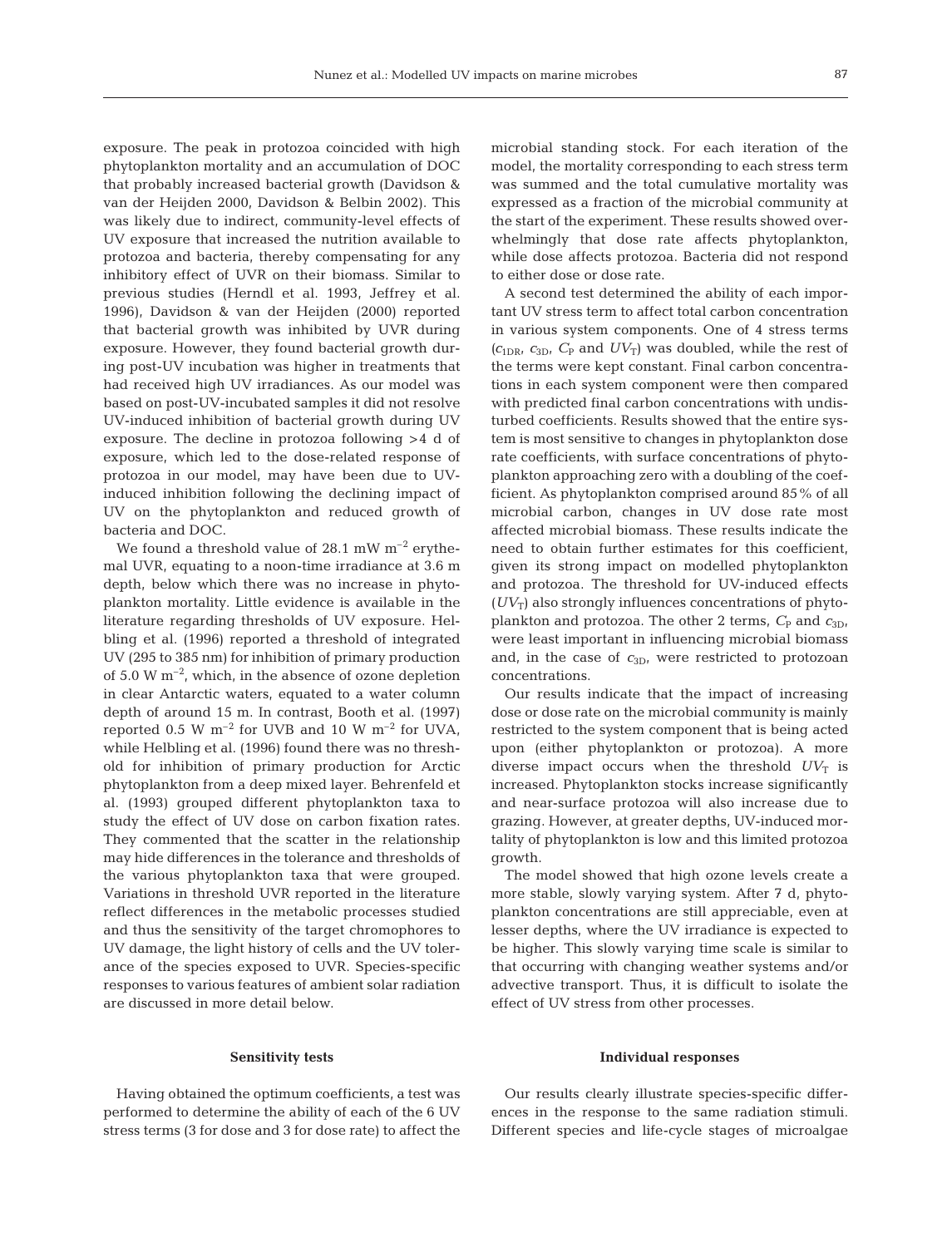differ greatly in their tolerance of UVB exposure (Karentz et al. 1991, Marchant et al. 1991, Smith et al. 1992, Davidson et al. 1994, 1996, Hannach & Sigleo 1998, Buma et al. 2000, Davidson & Belbin 2002). The nature and magnitude of the UV-induced changes in marine communities appear to be due to the sensitivity of the individual species comprising the community and the extent to which these species are key determinants of the community structure and function (Davidson & Belbin 2002). Thus, it is not valid to extrapolate from our results to the responses of Antarctic marine microbial communities in general. Within these constraints, results showed that after 7 d exposure there was a substantial transfer of biomass from phytoplankton to dissolved organic matter and that this transfer was accelerated with decreasing ozone concentration.

Results from the statistical analysis of individual phytoplankton species cast some light on the bulk behaviour of the ecosystem. Four of the 5 inhibited species were sensitive to dose rate. In particular, *Fragillariopsis curta*/*cylindrus*, which dominated the phytoplankton biomass, had a sensitivity to dose rate and a UV threshold similar to that of the bulk phytoplankton. However, there was considerable variability among enhanced species, as their biomass increased to varying degrees in response to UV dose rate or dose; these responses ameliorated photoinhibition by PAR. Whether this was due to the direct benefits of UV exposure on these taxa or whether their high tolerance allowed them to out-compete less tolerant taxa remains unclear. However, there is evidence that UVR can benefit some phytoplankton (Davidson & Marchant 1994, Prézelin et al. 2000). There was also considerable variability in the UV threshold of UV exposure among individual phytoplankton taxa and groups. The decline in some taxa and increase in others are indicative of a community-level acclimation to UV exposure that favours UV-resistant organisms and mitigates against UV exposure (Vernet 2000, Villafañe et al. 2003). Clearly, a bulk model cannot reproduce these smaller effects.

The choice of independent variables in a regression model always implies a degree of subjectivity. While our results showed species-specific differences to the same UVR, the question remains as to what physical property of the species and/or what radiation property causes these differences. These questions could be answered by detailed physical/statistical models of individual species, followed by some mechanism of integrating the responses of individuals to determine community-level responses.

In many ways the approach followed in this study is similar to that followed in multiple linear regression analysis, in that coefficients were derived following a minimisation procedure between measured and

predicted variables. As mentioned earlier, this imposes limitations on the general applicability of these results. Nevertheless, insight can be gained into the nature and character of the UV stress by employing a detailed description of the biomass transfer. On a qualitative basis we conclude that phytoplankton primarily respond to dose rate, protozoa to dose and that bacteria are insensitive to both. Recent experiments conducted at Davis Station that directly measure DOC, particulate organic carbon and rates of phytoplankton and bacterial production over a range of communities should help determine whether the coefficients derived in this study are representative of a range of natural microbial communities in Antarctic waters.

Our results indicate that enhancement of UVBR increases the exposure of phytoplankton to irradiances above the threshold of UV-induced damage in nearsurface Antarctic waters, reducing the sequestration of carbon, and increases heterotrophic biomass, which likely increases the respiration and ventilation of  $CO<sub>2</sub>$ into the atmosphere. Thus, ozone depletion over Antarctica is likely to reduce the magnitude of the biological pump, thereby exacerbating accumulation of greenhouse gases in the atmosphere.

*Acknowledgements.* We thank H. Marchant, S. Wright and A. Buma for their constructive criticism of the manuscript.

## LITERATURE CITED

- Archer SD, Leakey RJG. Burkhill PH, Sleigh MA, Allpeby CJ (1996) Microbial ecology of sea ice at a coastal Antarctic site: community composition biomass and temporal change. Mar Ecol Prog Ser 135:179–195
- Banaszak AT (2003) Photoprotective physiological and biochemical responses of aquatic organisms. In: de Mora S, Demers S, Vernet M (eds) The effects of UV radiation in the marine environment. Cambridge Environmental Chemistry Series, Vol 10. Cambridge University Press, Cambridge, p 329–356
- Behrenfeld MJ, Chapmen JW, Hardy JTY, Lee H II (1993) Is there a common response to ultraviolet-B radiation by marine phytoplankton? Mar Ecol Prog Ser 102:59–68
- Bjørnsen PK, Kuparinen J (1991) Determination of bacterioplankton biomass, net production and growth efficiency in the Southern Ocean. Mar Ecol Prog Ser 71:185–194
- Booth CR, Morrow JH, Coohill TP, Cullen JJ and 9 others (1997) Impacts of solar UVR on aquatic microorganisms. Photochem Photobiol 65:252–269
- Børsheim KY, Bratak G (1987) Cell volume to cell carbon conversion factors for bactivorous *Monas* sp. enriched from seawater. Mar Ecol Prog Ser 36:171–175
- Bothwell ML, Sherbot D, Pollock CM (1994) Ecosystem response to solar ultraviolet-B radiation: influence of trophic level interactions. Science 265:97–100
- Buma AGJ, Boelen P, Jeffrey WH (2000) UVR-induced damage in aquatic organisms. In: de Mora S, Demers S, Vernet M (eds) The effects of UV radiation in the marine environment. Cambridge Environmental Chemistry Series, Vol 10. Cambridge University Press, Cambridge, p 291–327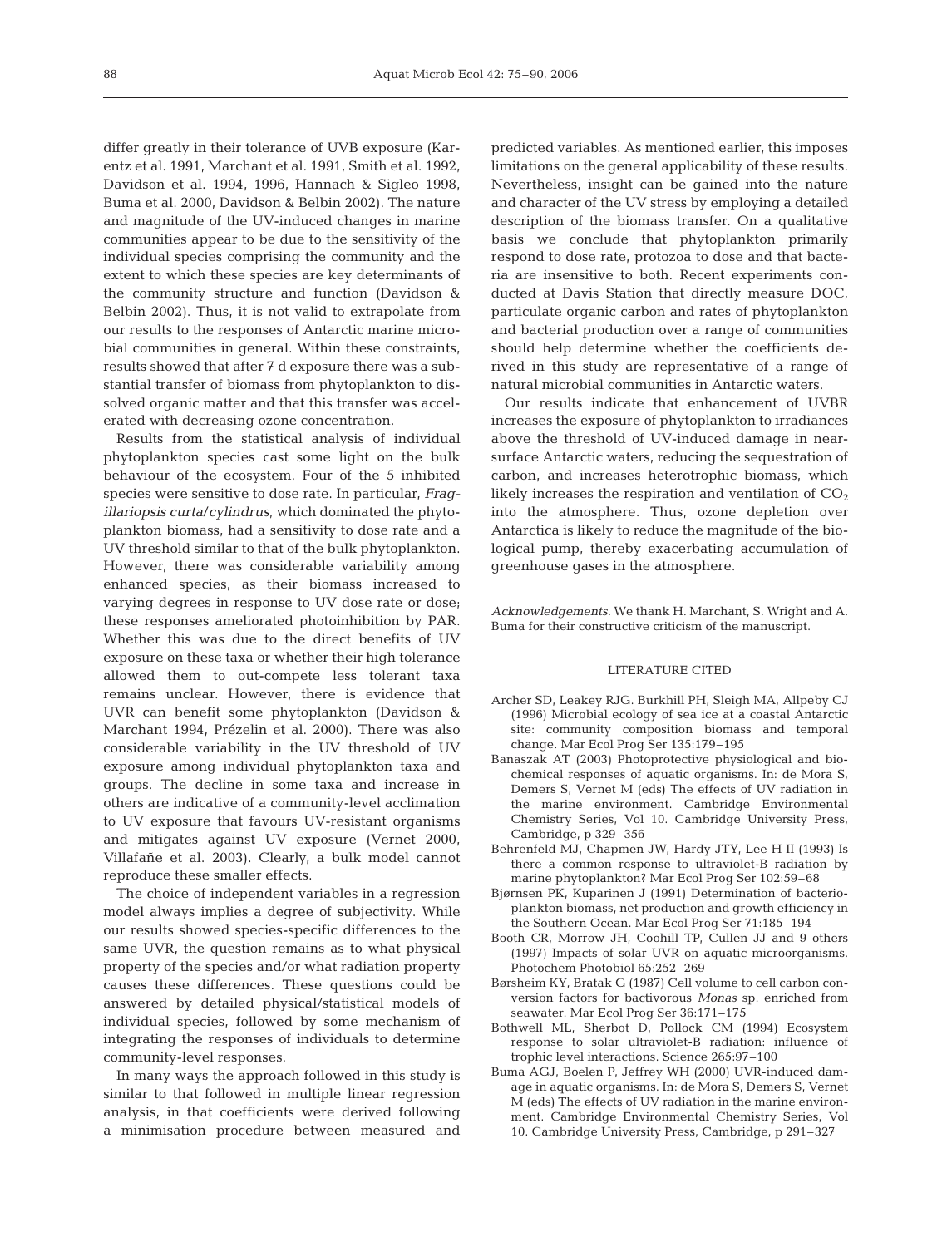- Caron DA, Dam HG, Kremer P, Lessard EJ and 6 others (1995) The contribution of microorganisms to particulate carbon and nitrogen surface waters or the Sargasso Sea near Bermuda. Deep-Sea Res 42:943–972
- Davidson AT (1998) The impact of UVB radiation on marine plankton. Mutation Res 422:119–129
- Davidson AT (2006) Effects of ultraviolet radiation on microalgal growth, survival and production. In: Rao SDV (ed) Algal cultures, analogues of blooms and applications. Science Publishers, Enfield, NH
- Davidson AT, Belbin L (2002) Exposure of Antarctic marine microbial communities to ambient UV radiation: effects on the marine microbial community. Aquat Microb Ecol 27: 159–174
- Davidson AT, Marchant HJ (1992) Protist abundance and carbon concentration during a *Phaeocystis*-dominated bloom at an Antarctic coastal site. Polar Biol 12:387–395
- Davidson AT, Marchant HJ (1994) Comparative impact of in situ UV exposure on productivity, growth and survival of Antarctic *Phaeocystis* and diatoms. Proc NIPR Symp Polar Biol 7:53–69
- Davidson AT, van der Heijden A (2000) Exposure of natural Antarctic marine microbial assemblages to ambient UV radiation: effects on bacterioplankton. Aquat Microb Ecol 21:257–264
- Davidson AT, Bramich D, Marchant HJ, McMinn A (1994) Effects of UV-B irradiation on growth and survival of Antarctic marine diatoms. Mar Biol 119:507–515
- Davidson AT, Marchant HJ, de la Mare WK (1996) Natural UVB exposure changes the species composition of Antarctic phytoplankton in mixed culture. Aquat Microb Ecol 10: 299–305
- Dehairs F, Geoyens L, Stroobants N, Mathot S (1992) Elemental composition in the Weddell–Scotia confluence area during spring and summer 1988 (EPOS Leg 2). Polar Biol 12:25–33
- Frederick JE, Lubin D (1994) Solar ultraviolet radiation at Palmer Station, Antarctica. In: Weiler CS, Penhale PA (eds) Ultraviolet radiation in Antarctica: measurements and biological effects. Antarctic Research Series, Vol 62. American Geophysical Union, Washington, DC, p 43–52
- Hannach G, Sigleo AC (1998) Photoinduction of UV-absorbing compounds in six species of marine phytoplankton. Mar Ecol Prog Ser 174:207–222
- Helbling EW, Eilertsen HC, Villafañe VE, Holm-Hansen O (1996) Effects of UV radiation on post-bloom phytoplankton populations in Kvalsund, North Norway. J Photochem Photobiol 33:255–259
- Herndl GJ, Müller-Niklas G, Frick J (1993) Major role of ultraviolet-B in controlling bacterioplankton in the surface layer of the ocean. Nature 361:717–719
- Holm-Hansen O, Amos AF, Silva NS, Villafañe V, Helbling EW (1994) In situ evidence for nutrient limitation of phytoplankton in pelagic Antarctic waters. Antarct Sci 6: 315–324
- Jeffrey WH, Pledger RJ, Aas P, Hager S, Coffin RB, Von Haven R, Mitchell DL (1996) Diel and depth profiles of DNA photodamage in bacterioplankton exposed to ambient solar ultraviolet radiation. Mar Ecol Prog Ser 137: 283–291
- Jeffrey WH, Kase JP, Wilhelm SW (2000) UV radiation effects on heterotrophic bacterioplankton and viruses in marine ecosystems. In: de Mora S, Demers S, Vernet M (eds) The effects of UV radiation in the marine environment. Cambridge Environmental Chemistry Series, Vol 10. Cambridge University Press, Cambridge, p 206–236

Jones AE, Shanklin JD (1995) Continued decline of ozone

over Halley, Antarctica, since 1985. Nature 376:409–411

- Karentz D, Cleaver JE, Mitchell DL (1991) Cell survival characteristics and molecular responses of Antarctic phytoplankton to ultraviolet-B radiation. J Phycol 27:326–341
- Keller A, Hargraves P, Jeon H, Klein-Macphee G, Klos E, Oviatt C, Zhang J (1997a) Ultraviolet-B radiation enhancement does not affect marine trophic levels during a winter–spring bloom. Ecoscience 4:129–139
- Keller A, Hargraves P, Jeon H, Klein-Macphee G, Klos E, Oviatt C, Zhang J (1997b) Effects of ultraviolet-B enhancement on marine trophic levels in a stratified coastal system. Mar Biol 130:277–287
- Kerr RA (1998) Deep chill triggers record ozone hole. Science 282:391
- Lancelot C, Becquevort S, Menon P, Mathot S, Dandois JM (1997) Ecological modelling of the planktonic microbial food-web. Research Contract A3/11/001, Serial Number ANTAR/97/3, Federal Office for Scientific, Technical and Cultural Affairs (OSTC), Brussels, p 1–78
- Laurion I, Lean DRS, Vincent WF (1998) UVB effects on a phytoplankton community: results from a large-scale enclosure assay. Aquat Microb Ecol 16:189–198
- Lesser MP, Cullen JJ, Neale PJ (1994) Carbon uptake in a marine diatom during acute exposure to ultraviolet radiation: relative importance of damage and repair. J Phycol 30:183–192
- Madronich S (1995) The radiation equation. Nature 377: 682–683
- Madronich S, McKenzie RL, Björn LO, Caldwell MM (1998) Changes in biologically active ultraviolet radiation reaching the Earth's surface. J Photochem Photobiol 46: 5–19
- Marchant HJ (1997) Impacts of ozone depletion on Antarctic organisms. In: Battaglia B, Valencia J, Walton DWH (eds) Antarctic communities: species, structure and survival. Proceedings of the 6th SCAR biology symposium. Cambridge University Press, Cambridge, p 367–374
- Marchant HJ, Davidson AT, Kelly GJ (1991) UV-B protecting pigments in the marine alga *Phaeocystis pouchetii* from Antarctica. Mar Biol 109:391–395
- McKinlay AF, Diffey BL (1987) A reference action spectrum for ultraviolet induced erythema in human skin. CIE J 6: 17–22
- Moloney CL, Field JG (1991) Modelling carbon and nitrogen flows in a microbial plankton community. In: Reid PC, Turley CM, Burkill PH (eds) Protozoa and their role in marine processes. NATO ASI Series G25, Springer-Verlag, Berlin, p 443–474
- Montagnes DJS, Berges JA, Harrison PJ, Taylor FJR (1994) Estimating carbon, nitrogen, protein, and chlorophyll *a* from volume in marine phytoplankton. Limnol Oceanogr 39:1044–1060
- Mostajir JB, Demers S, de Mora SJ, Belzile C and 6 others (1999) Experimental test of the effect of ultraviolet-B radiation in a planktonic community. Limnol Oceanogr 44: 586–596
- Mostajir JB, Demers S, de Mora SJ, Bukata RP, Jerome JH (2000) Implications of UV radiation for the food web structure and consequence for carbon flow. In: de Mora S, Demers S, Vernet M (eds) The effects of UV radiation in the marine environment. Cambridge Environmental Chemistry Series, Vol 10. Cambridge University Press, Cambridge, p 310–320
- Neale PJ, Cullen JJ, Davis RF (1998a) Inhibition of marine phytoplankton by ultraviolet radiation: variable sensitivity of phytoplankton in the Weddell–Scotia Confluence during austral spring, Limnol Oceanogr 43:433–448